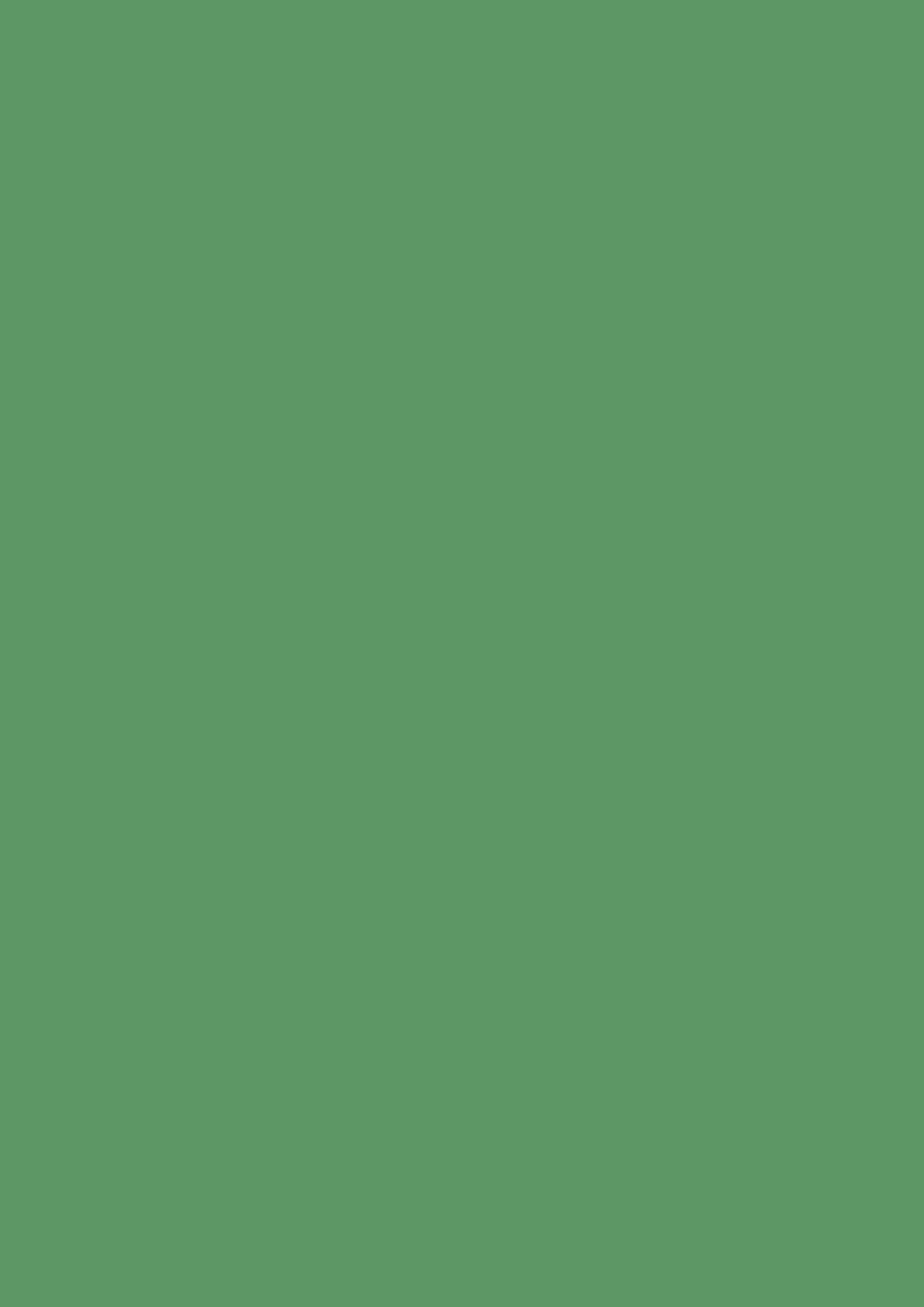# **UNDERSTANDING AND RISING ABOVE CONFLICT**

**A Facilitation Guide for Dialogues at Inter-Divisional Level**

*Developed by* **Radhika Hettiarachchi with Nilakshi De Silva and Marisa Fernando**

December 2017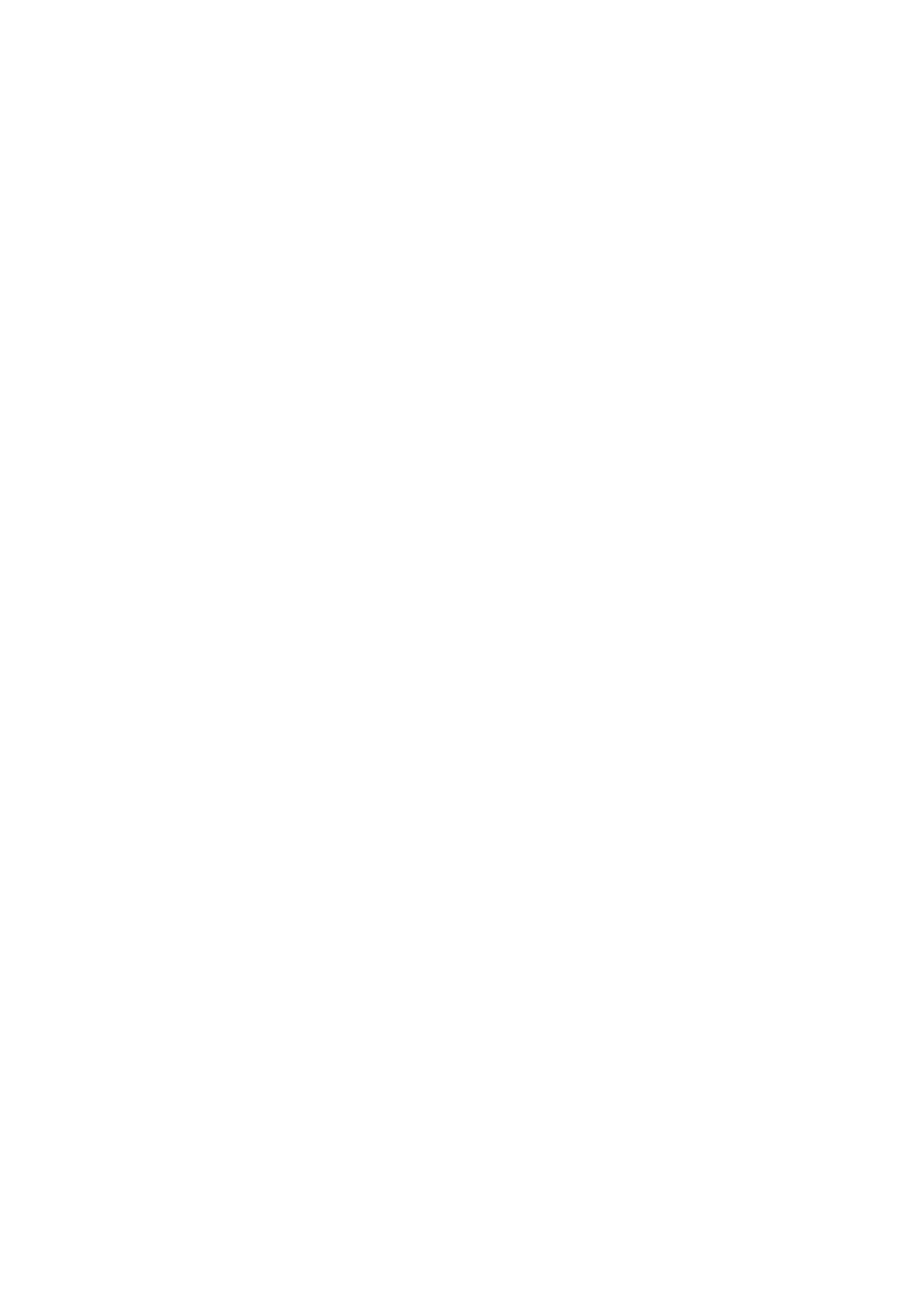# **TABLE OF CONTENTS**

| 1. |            | <b>INTRODUCTION</b>                                                                         | 1              |
|----|------------|---------------------------------------------------------------------------------------------|----------------|
|    | 1.1        | Agenda                                                                                      | 1              |
|    | 1.2        | Specific tips for facilitators                                                              | 1              |
| 2. |            | SESSION GUIDE: Beginning the day                                                            | $\overline{2}$ |
|    | 2.1        | Welcome                                                                                     | $\overline{2}$ |
|    | 2.2        | Introducing the team:                                                                       | $\overline{2}$ |
| 3. |            | SESSION GUIDE: Remembering what we did before                                               | 3              |
|    | 3.1        | Sharing experiences (20 minutes suggested)                                                  | 3              |
|    | 3.2        | Remembering values and learning about each other                                            |                |
|    |            | (30 minutes suggested)                                                                      | 4              |
|    | 3.3        | Debrief: (10 minutes suggested)                                                             | $\overline{4}$ |
| 4. |            | ALTERNATIVE SESSION GUIDE: Understanding conflict and its impact on society<br>(version 1)  | 5              |
|    | 4.1        | What is conflict? (10 minutes suggested)                                                    | 5              |
|    | 4.2        | Understanding conflict escalation                                                           |                |
|    |            | (20-30 minutes suggested)                                                                   | 6              |
|    | 4.3        | How does the concept of conflict relate to real-life experiences?<br>(20 minutes suggested) | 6              |
|    | 4.4        | Debrief: (20-30 minutes suggested)                                                          | $\overline{7}$ |
| 4. |            | ALTERNATIVE SESSION GUIDE: Understanding conflict and its impact on society                 |                |
|    |            | (version 2)                                                                                 | 8              |
|    | 4.1        | What is conflict? Is it always negative?                                                    | 8              |
|    | 4.2        | How does the concept of conflict relate to real-life experiences?                           | 9              |
|    | 4.3        | Understanding conflicts escalation                                                          | 10             |
|    | 4.4        | Debrief                                                                                     | 10             |
| 5. |            | SESSION GUIDE: Transcending conflicts by making changes in our communities                  | 11             |
|    | 5.1        | Elements of problem solving                                                                 | 11             |
|    | 5.2        | Linking to the conflict box for learning real-life lessons                                  | 13             |
|    | 5.3        | Debrief                                                                                     | 13             |
| 6. |            | SESSION GUIDE: Wrapping-up the day                                                          | 14             |
|    | 6.1        | Take-away not                                                                               | 14             |
|    | 6.2        | Feedback game                                                                               | 14             |
|    | 7. ANNEXES |                                                                                             | 15             |
|    | 7.1        | Glasl's model of conflict escalation                                                        | 15             |
|    | 7.2        | Tucks and Tooks game handouts                                                               | 15             |
|    | 7.3        | The Conflict Story - Take Away Note                                                         | 16             |
|    | 7.4        | Quick reference guide                                                                       | 18             |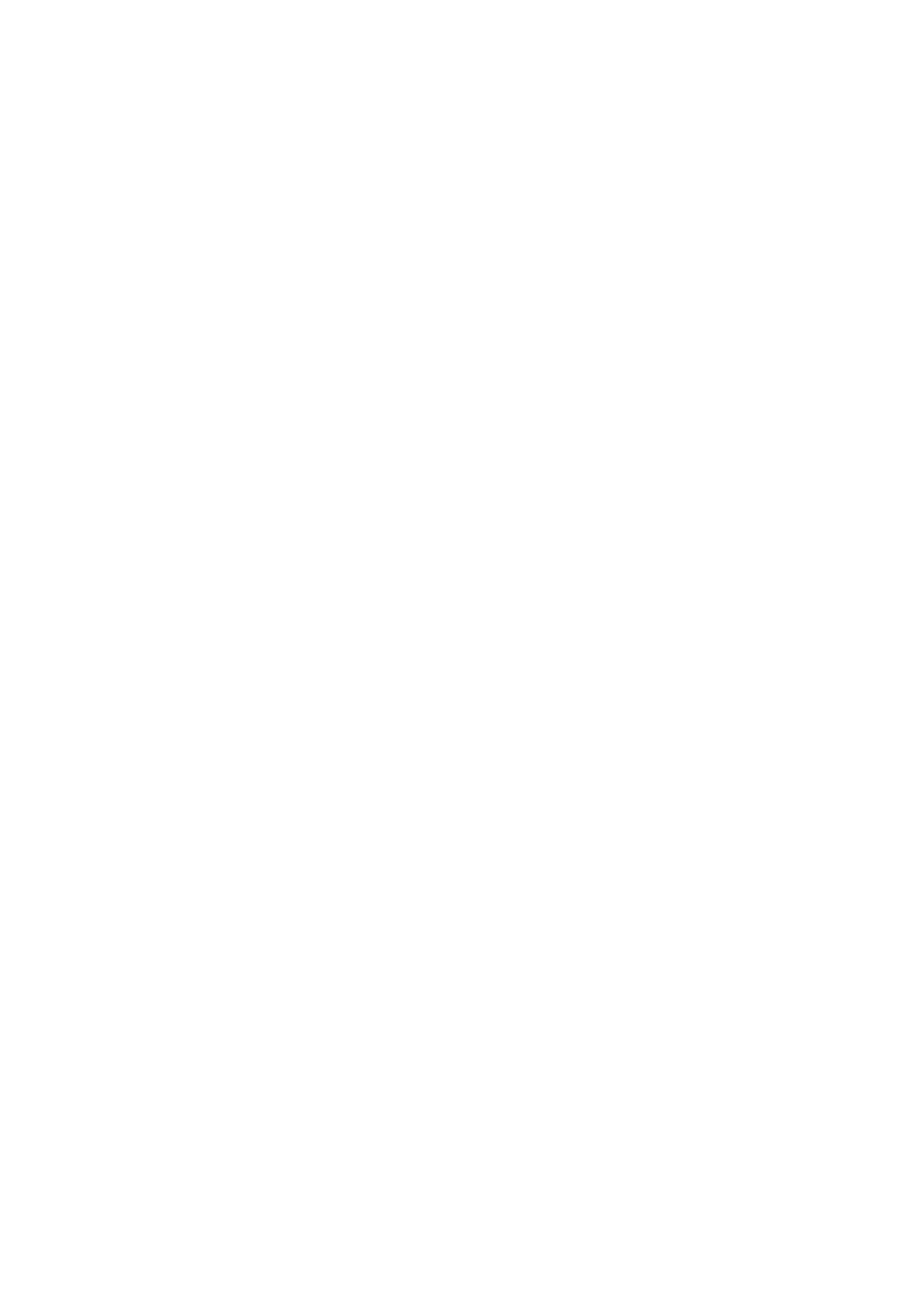## **1. INTRODUCTION**

This is second dialogue guide in the series

#### **1.1 Agenda**

| 09.00 - 09.30 a.m - Arrival |                                                                               |
|-----------------------------|-------------------------------------------------------------------------------|
| 09.30 - 09.45 a.m           | - 1st session: Welcome and introduction                                       |
| 09.45 - 10.45 a.m           | - 2nd session: Remembering what we did before                                 |
| $10.45 - 11.00$ a.m         | - TFA BRFAK                                                                   |
| $11.00 - 12.30 p.m$         | - 3rd session: Understanding conflict and its impact on society               |
| $12.30 - 01.30 p.m$         | - LUNCH (start session earlier if possible)                                   |
| $01.30 - 03.00$ p.m         | - 4th session: Transcending conflicts by making changes<br>in our communities |
| $03.00 - 03.30 p.m$         | - 5th session: Wrapping up the day                                            |
| $03.30 - 03.45 p.m$         | TEA                                                                           |
|                             |                                                                               |

## **1.2 Specific tips for facilitators**

- ❍ The first 3 sessions (welcome, remembering what we did before and understanding conflict) are all preparatory sessions for the next two sessions. They create the basis for the discussion and introduction of basic tools and practices for non-violent transformation of conflicts and for connecting these lessons, along with the values that were identified to real-life conflict potentials.
- ❍ Have all the relevant village maps to choose from. The partner organisation should also provide the facilitator with a list of village names, so that the facilitator can familiarise him/herself with the type of issues or capacities of the village as well as the reports which should be read before each session.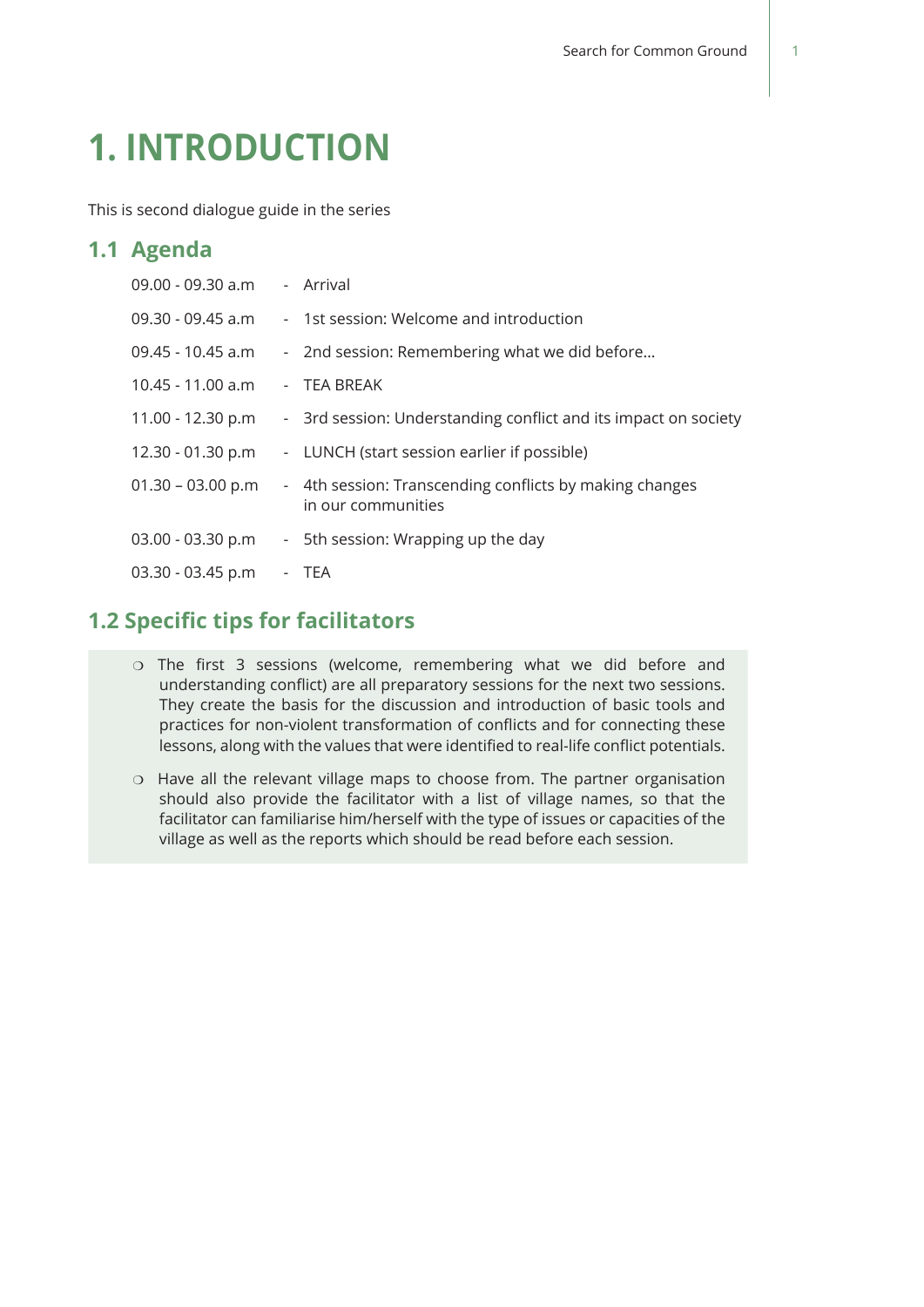## **2. SESSION GUIDE BEGINNING THE DAY**



**OBJECTIVES OF THE SESSION:** 

Welcome and introduction



### **SESSION DURATION:**

15 minutes

- **TIP** As has been customary, you may want to begin the session with a moment of silence giving everyone the opportunity to meditate on their religious beliefs or as this is the first time that some groups meet each other, and they are mixed ethno-religious groups, it maybe necessary to do an icebreaker to 'warm-up' the group for the day's activities.
- **TIP** Share the hand-out 'The Conflict Story' at the end of this session, highlighting that as the day progresses, there will be opportunities for the participants to take down notes, ask questions and learn through a series of exercises and training inputs. However, explain that you will go through the hand-out at the end of the day as well.

### **2.1 Welcome**

- $\circ$  The Facilitator welcomes the group to the second phase of the dialogue series as is culturally appropriate. There is no participant introduction at this stage.
- ❍ Assuming most of the participants have participated in the first phase of dialogues, it might be useful to remind the participants of where/when you were last together. A reminder of the objective of the last phase could be shared here –

*"The last session was about remembering and sharing the difficult experiences of our past, and learning about each other's experiences, in order to understand each other and, build a sense of empathy and compassion for each other. Through this emotional experience, we realised that none of us want the experiences of our past to be the experience of our future generations. As such, we agreed that as a future society that wants justice and peace, we need to remind ourselves of the lost values that support co-existence and incorporate these into our lives"*

### **2.2 Introducing the team**

❍ The facilitator introduces himself and his co-facilitators, the partners, the team and shares the objectives of this workshop with the group -

*"To spend the day sharing and learning from each other about what practices and skills a value-based society should possess in order to prevent violent conflict from happening again by addressing challenges, issues and potential conflicts within and*  between our communities before they become entrenched. This day is made up of *a series of activities that will introduce us to some basic practices that will help us recognise and address conflicts at a community level".*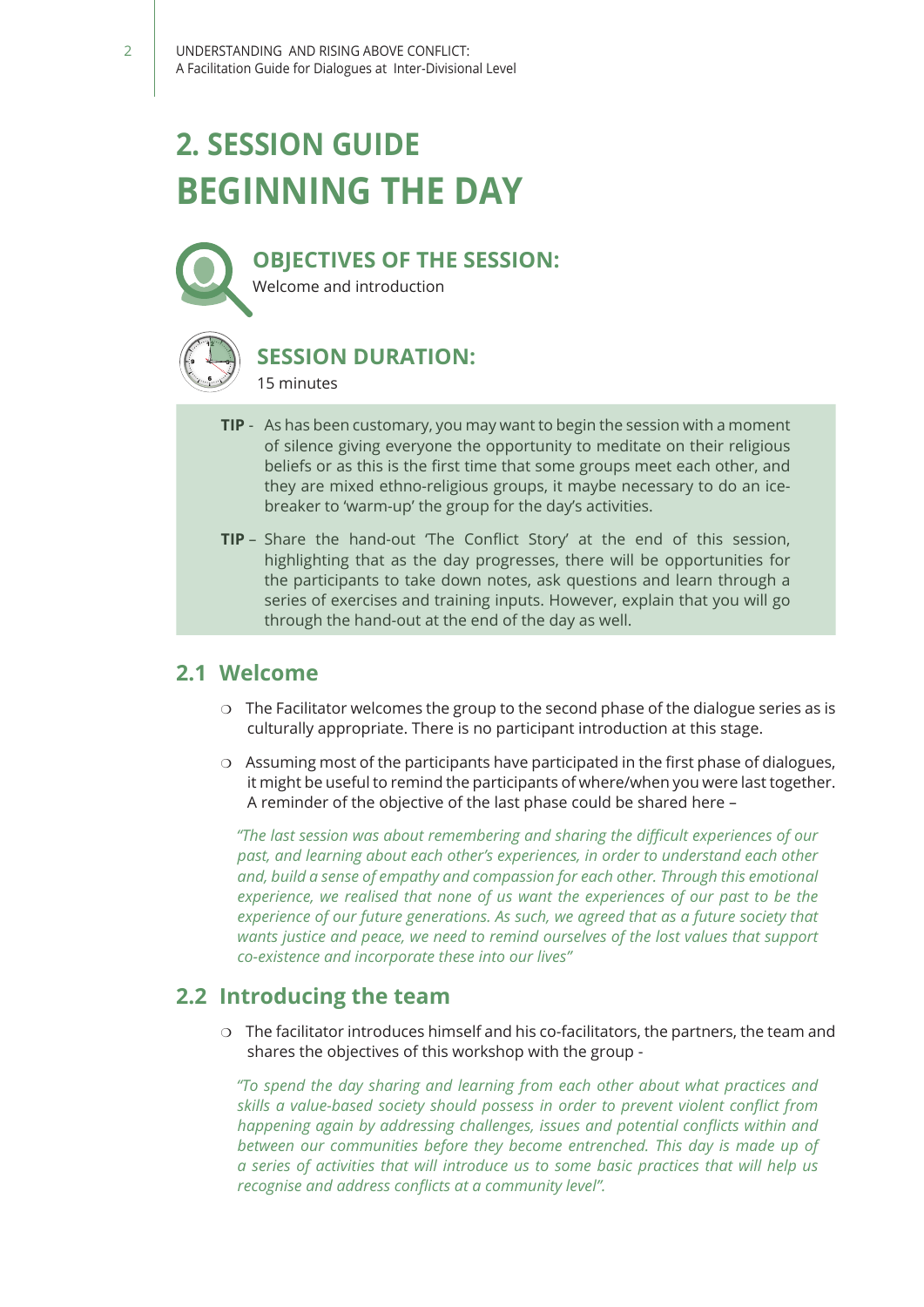## **3. SESSION GUIDE REMEMBERING WHAT WE DID BEFORE…**



#### **OBJECTIVES OF THE SESSION:**

A reminder of the village histories and of the values identified by the groups



### **SESSION DURATION:**

60 minutes



### **MATERIALS:**

Village maps, pens, paper

- **TIP** This session is about remembering where we left when we last met. A mix of those that participated before (identified as champions as well as about 50% of interested volunteers from our previous sessions) from villages in participating divisions will come together. It is important that the facilitator has researched the background information of the villages represented, their village histories and challenges, and the composition of each group prior to the workshop.
- **TIP** It is important that, deep conversations that were had during the last sessions, revisiting the difficult experiences of the villages represented, or contested narratives or conversations centred on the details of experiences or on assigning blame are discouraged at this point. Unless, absolutely necessary, it is important that the conversation is directed towards 'what can we do as individuals and small communities to prevent violence in the future?'

## **3.1 Sharing experiences (20 minutes suggested)**

- ❍ The village maps drawn by the villages participating in the sessions are to be displayed around the room for the purpose of remembering and sharing each other's stories. It is important that you engage with the partner prior to the workshop to make sure that the correct maps are brought to the venue.
- ❍ The participants are asked to walk about the room and read their own as well as the stories of the other villages. One person from each village stands next to their map to answer questions from others about the incidents of significance and violence in their villages.
- ❍ The facilitator reminds the group that these experiences are not shared to cause pain or harm, but as a means of reminding ourselves about the 'end results' of violent conflict on our lives. As with the first dialogues, which were a journey towards becoming a value-based society, this too is the beginning of a journey towards being able to believe in non-violence, and to understand and deal with conflicts as a value-based society.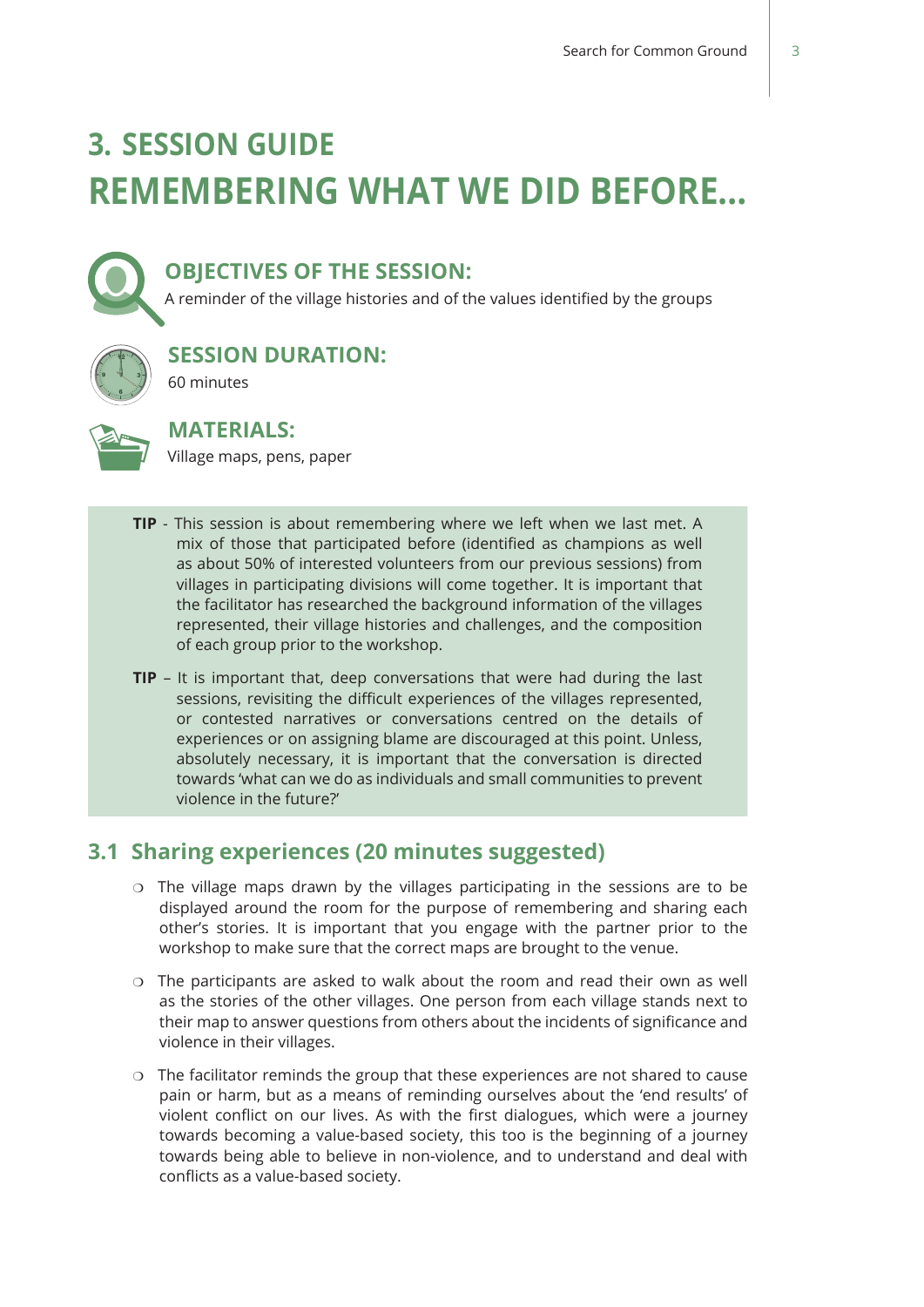## **3.2 Remembering values and learning about each other (30 minutes suggested)**

- ❍ The facilitator reminds everyone thatin phase 1, we all agreed on a set of values that everyone must encourage within themselves, in their homes, in their communities and especially pass on to the next generation. The facilitator reminds everyone that 'values' we identified as "those principles, beliefs and patterns of behaviour that we can each control ourselves and may contribute to a peaceful and just society".
- ❍ First, the people are asked to sit with participants from their own village. Each person is given a piece of paper (one colour per village) and asked to write down one of the values that they remember from the last dialogue workshop or the value that they personally committed to at the end of the workshop. They are asked to share this briefly with the group.
- $\circ$  The facilitator asks each participant to write the number 1, 2, 3 or 4 on their own card – one number per person and so on until each village group can be divided into 4 groups if the numbers are called out.
- ❍ The groups are asked to wander around the room, looking for matching numbers by calling their numbers out until they find their 'new' group. Once they find their group, they are asked to learn each other's value, why that value is important, the name of the person, the name of the village, a bit of background about each person and their experiences (maybe with reference to the village maps that were read before) and one fun fact. They are asked to name their group.
- ❍ When the groups have all learned about each other, one person from each group shares the group's set of values, number of the group, names of each participant, their village with the plenary. As they share, the facilitator re-creates a combined value board for all to see.

### **3.3 Debrief (10 minutes suggested)**

The Facilitator touches on the following key points -

- $\circ$  Recapping the journey thus far; this phase being about taking the values and beliefs we shared from phase 1 to the next phase, which is learning how a value-rich society can manage and transform small conflicts before they become violence.
- ❍ However, it is important to continue to nurture a society's belief in non-violence and in values. Therefore, this session was about HOPE. Despite differences, despite hurtful or difficult experiences, despite tragedy, despite loss, despite unresolved conflict, and despite anger, remind the group that we all unanimously agreed at the first workshop that none of us wanted war or to experience violence again.
- ❍ Remind the participants that not one person, wished their experiences on the next generation. Therefore, this workshop is based on the participants' firm belief in non-recurrence of violence.
- $\circ$  This workshop is about trying to identify simple ways in which we can understand, shape, cope or transform the conflicts around us towards non-violence.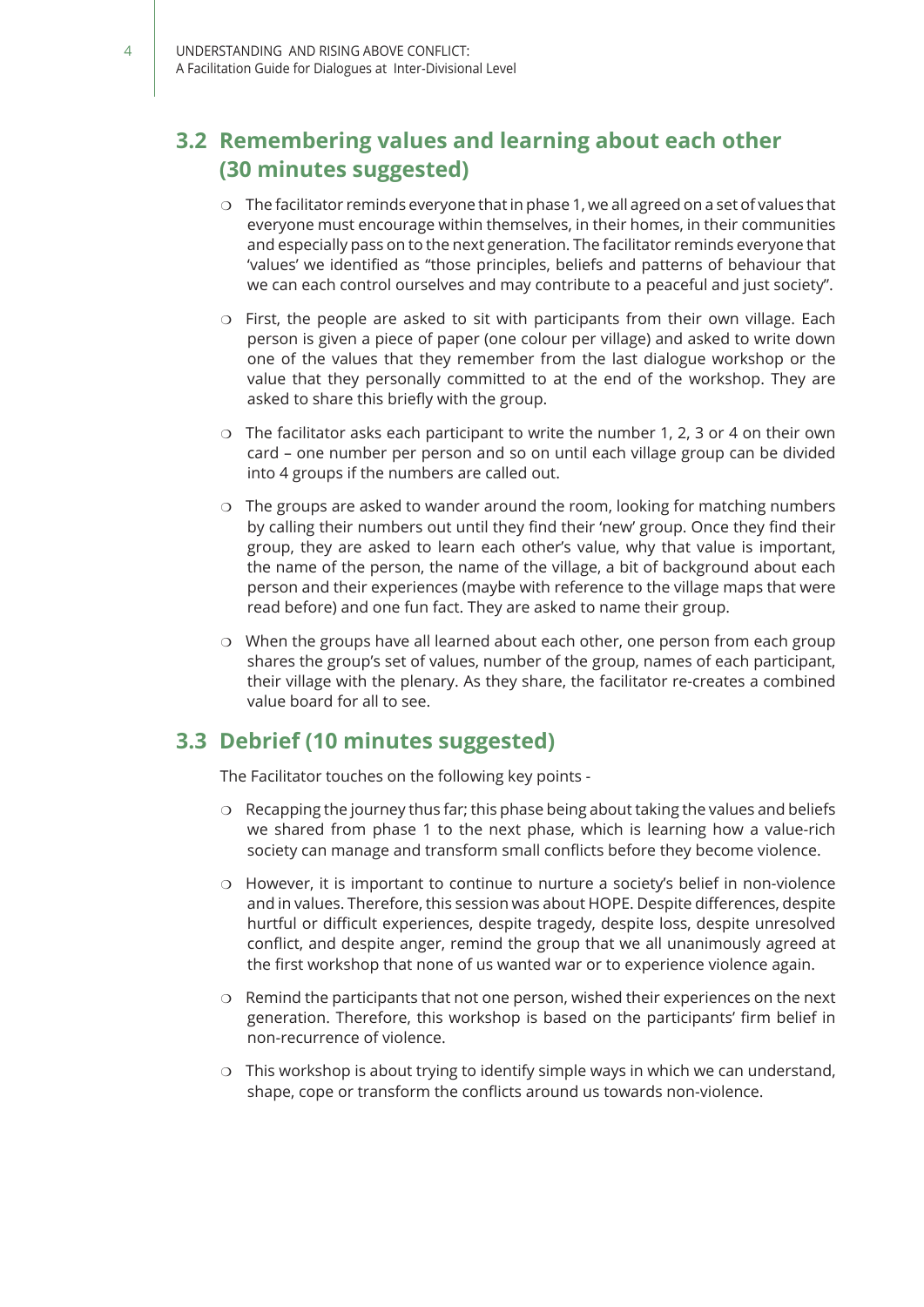## **4. ALTERNATIVE SESSION GUIDE: UNDERSTANDING CONFLICT AND ITS IMPACT ON SOCIETY (VERSION 1)**



#### **OBJECTIVES OF THE SESSION:**

Taking participants through a basic understanding of conflict within their communities, and how a value-less society may escalate conflict to violence/war



### **SESSION DURATION:**

60-90 minutes



#### **MATERIALS:**

Conflict escalation cards; conflict box or bowl

**TIP** - Carrying on from the first session, this session takes the participants through some basic skills at identifying or understanding emerging conflicts in our communities first, next with some basic tools that are needed for problem solving and ends with some basic principles and beliefs that are needed in coping, managing and transforming conflicts. The session can be conducted as a 'journey' or as individual games. As always, the value of this session is in the debriefing, and the connections made to the idea of a value-based society for non-recurrence of violence which is therefore encouraged as a facilitated input throughout.

#### **4.1 What is conflict? (10 minutes suggested)**

❍ Begin the session with a training input. For the purpose of today's workshop, define conflict.

*'Conflict' as a state in which groups of people have different interests, positions, goals, beliefs and needs, which may lead to differences of opinion, disagreement and struggle, and a state of tension that could become violent threatening the community's peace and sense of justice. However, indicate that not all conflicts are negative or necessarily lead to violence. Conflict sometimes, helps us grow, or reminds us to take a step back, particularly when past experiences of pain are associated with conflicts. However, while conflict is natural, it's management or transformation in non-violent forms is a key principle we need to practice. Link this need to 'practice' understanding and managing conflicts to the concept of a value-based society whose principles (as seen on the value-board) will always push communities towards peace and non-recurrence of violence in future.*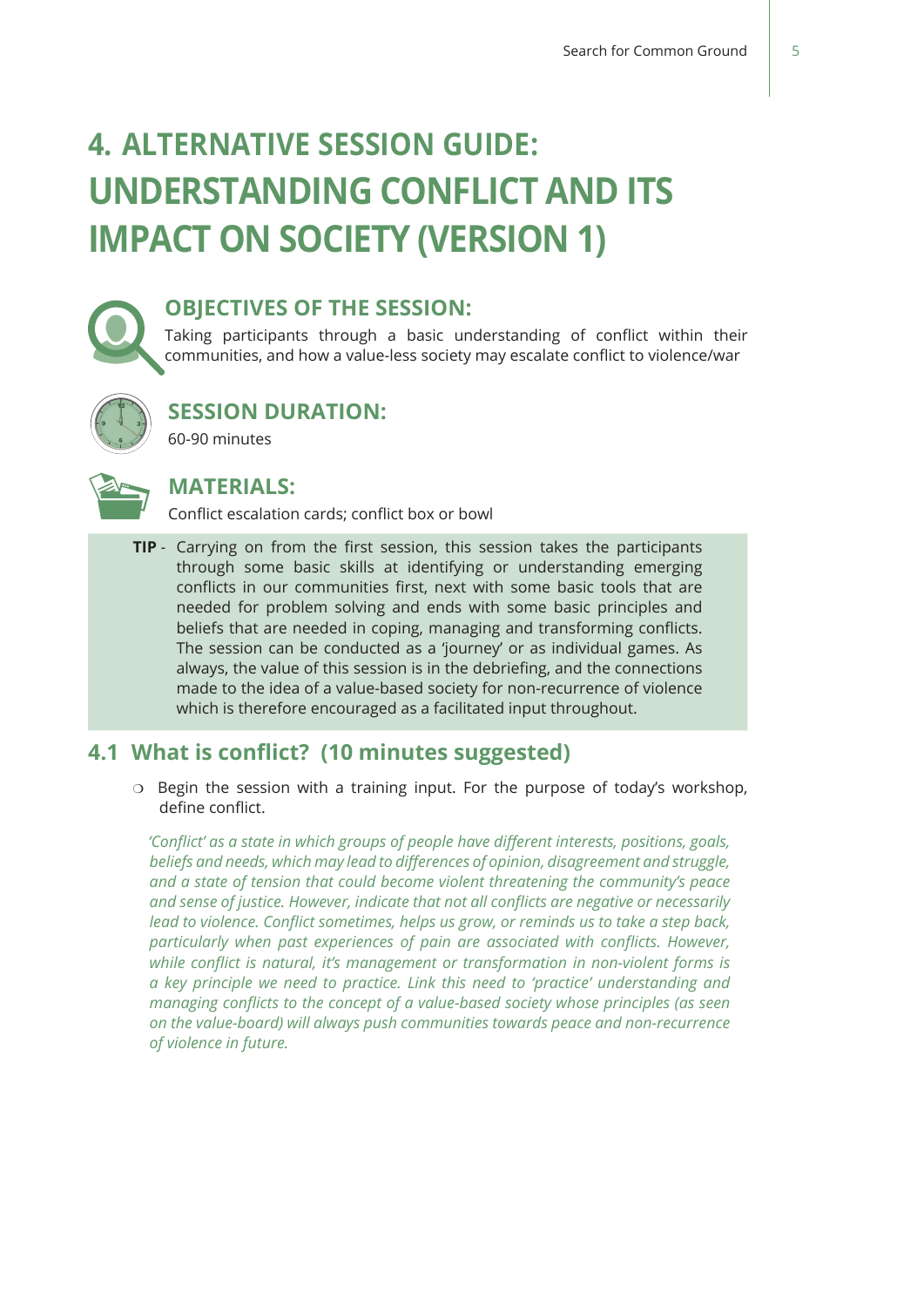## **4.2 Understanding conflict escalation (20-30 minutes suggested)**

#### **The Sorting Game:**

 $\circ$  Give each group a set of large cards with a representative drawing/images for the following words/behaviours:



- ❍ Ask each group to put them in an order that makes sense to them in descending or ascending order. Ask the groups to discuss the reasons for this placement as they do the exercise. Ask them to label them in any or all languages. If it takes too long, the Facilitator might intervene and ask the groups to come to plenary.
- ❍ Ask the groups to go around and see what each other has done. One person from each group should remain in order to explain why/what they have done.
- ❍ Share the correct order and explain each card to the group, if necessary while drawing a flight of stairs to indicate escalation. Explain that what we would like to aim for is to address conflict before it gets out of hand when it becomes a much harder intervention, a win-win situation.
- ❍ Provide an input here that we can create win-win, win-lose or lose-lose situations of which the first is always best.

## **4.3 How does the concept of conflict relate to real-life experiences? (20 minutes suggested)**

#### **The Conflict Box:**

- ❍ Ask the individuals, who have already formed mixed, multi-village groups,to identify a potential conflict in their communities. These should be as specific as possible and in relation to the previous session where a framework was established by the groups themselves for what they understand as conflict.
- $\circ$  Ask them to discuss it amongst their group and add them all to the conflict box, placed in the middle of the room with the group name written on it. It is not compulsory that all are public either; if they wish, they can simply keep it with them rather than sharing it.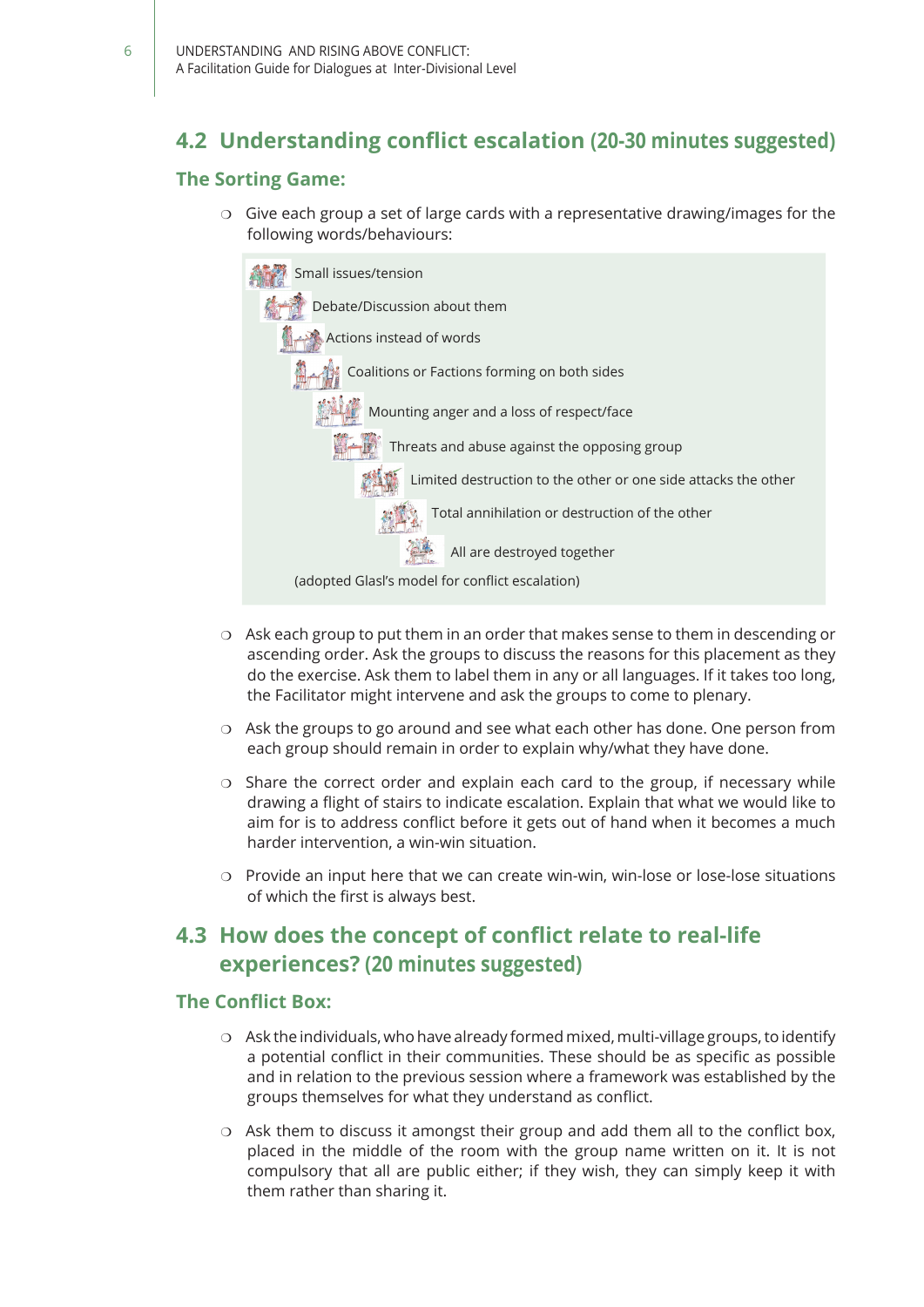- ❍ However, what is important here is the ability to connect the conceptual understanding of conflict, to their present or emerging situations. There maybe facilitator guidance required in isolating specific conflicts at a community, regional or national level that the participants come up with which can be managed or addressed by a community that agrees on values and principles. For example, a trade union dispute that is entirely dependent on a gazette in parliament for the problem to be resolved is not relevant in this context; however, a dispute between a trade union leader and a group of workers in this division would fit this exercise.
- ❍ The facilitator should indicate that this conflict box will remain as 'the context' or the relevant area within which to frame all of today's discussions. The participants will be asked to remind themselves of it and relate to it, as they go through the day and at the end of the day. Therefore, do not delve into the problems at this stage.

#### **4.4 Debrief (20-30 minutes suggested)**

While identifying their present and emerging conflicts, ask what, if anything, they learned from doing it. Ask them if their 'real-life conflict' can be considered positive or negative? Can it be reversed?

Ask for their observations, what they felt while doing it, and what they may have learned about what can happen to 'small issues' which are unresolved. Ask them to notice how beliefs, assumptions, pre-conceived notions, lack of knowledge, fear and a lack of positive values, might play a part in this escalation of conflict.

Ask them to keep in mind how these concepts relate to the values and beliefs on the value-board, and ask them to start thinking about which values might help de-escalate the specific conflicts that they identified in the conflict box.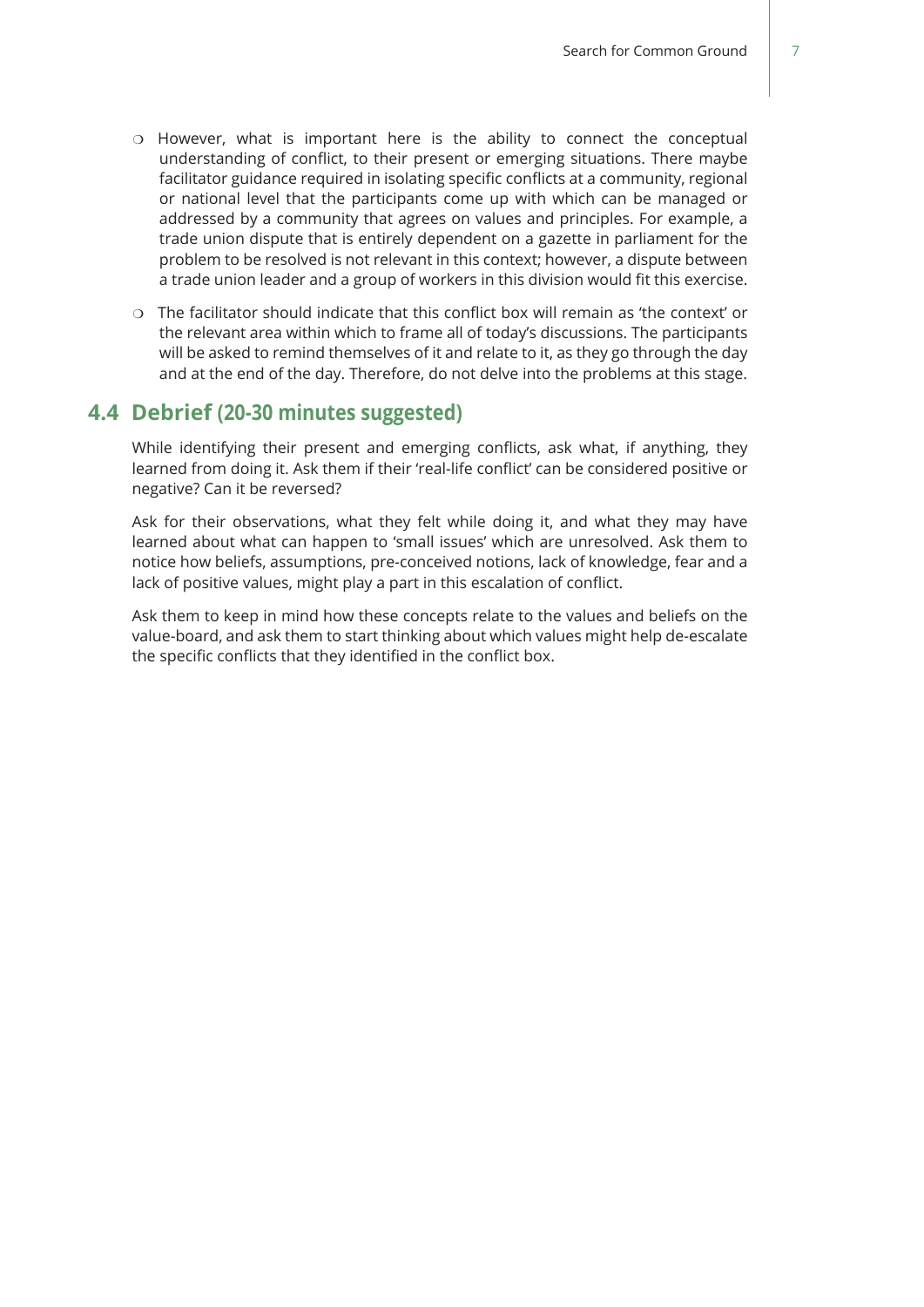## **4. ALTERNATIVE SESSION GUIDE: UNDERSTANDING CONFLICT AND ITS IMPACT ON SOCIETY (VERSION 2)**



### **OBJECTIVES OF THE SESSION:**

Taking participants through a basic understanding of conflict within their communities, and how a value-less society may escalate conflict to violence/war



#### **SESSION DURATION:**

90 minutes



#### **MATERIALS:**

Flash cards, pens, paper, stickers, conflict escalation car, conflict box or bowl

**TIP** - Carrying on from the first session, this session takes the participants through some basic skills at identifying or understanding emerging conflicts in our communities first, next with some basic tools that are needed for problem solving and ends with some basic principles and beliefs that are needed in coping, managing and transforming conflicts. The session can be conducted as a 'journey' or as individual games. As always, the value of this session is in the debriefing, and the connections made to the idea of a value-based society for non-recurrence of violence which is therefore encouraged as a facilitated input throughout.

### **4.1 What is conflict? Is it always negative? (40 minutes suggested)**

#### **The 4-word Game:**

- ❍ Write the word 'CONFLICT' as the concept on a board/wall. Ask the individuals, who have already formed mixed, multi-village groups as a result of Value Bingo, to take 4 pieces of paper and write down only 4 words that define, represent or mean the word conflict to them (example – disagreement, anger, war, terrorism). Make sure to tell the groups that there is no right or wrong answer. There will be a process of discussion amongst the group on why, how, examples and meanings derived from their own contexts as they do this. Give the teams 10 minutes to do this.
- ❍ Then ask each group to merge with another group, which will bring 4-8 words in total. Ask the merged groups to discuss and share the reasons why those words make sense to them again related to experience, context and understanding from real life. Give them 10 minutes to do this.
- ❍ Run the exercise again if necessary, but if not ask the groups to come together as plenary, and place the words from each group onto the board under the word conflict in order to have a broad view of different types or meanings associated with what conflict is to different people and places.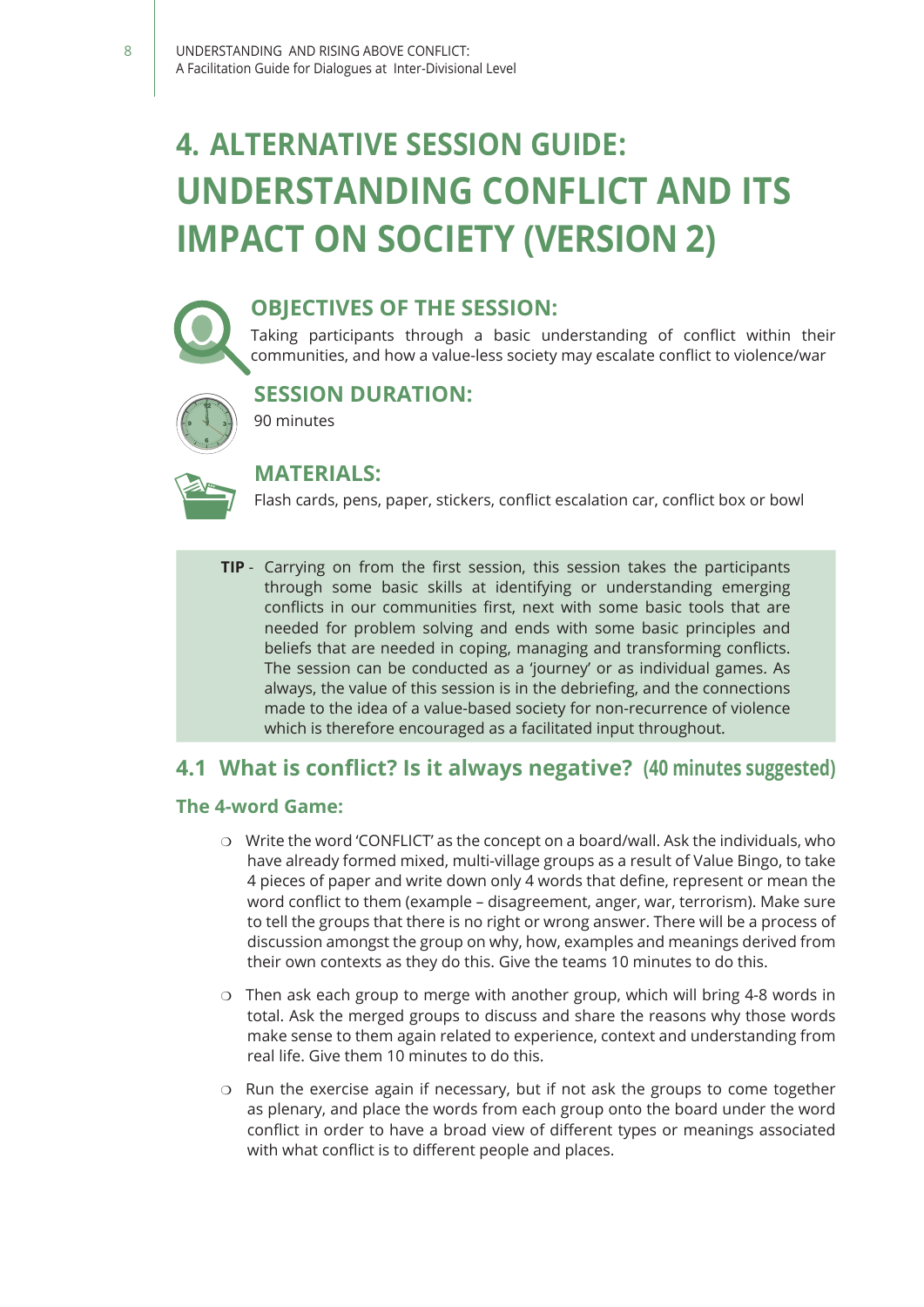- ❍ The facilitator may place the words in clusters to indicate inter-personal, communal, external conflicts or to show positive and negative conflicts etc.
- ❍ It is important at this point for the facilitator to make 'a training input' if necessary. For the purpose of today's workshop, define 'Conflict' as a state in which groups of people have different interests, positions, goals, beliefs and needs, which may lead to a differences of opinions, disagreement and struggle, and a state of tension that could become violent threatening the community's peace and sense of justice. However, indicate that not all conflicts are negative or necessarily lead to violence. Conflict sometimes, helps us grow, or reminds us to take a step back, particularly when past experiences of pain are associated with conflicts. However, while conflict is natural, it's management or transformation in non-violent forms is a key principle we need to practice.
- ❍ Link this need to 'practice' understanding and managing conflicts to the concept of a value-based society whose principles (as seen on the value-board) will always push communities towards peace and non-recurrence of violence in future.

## **4.2 How does the concept of conflict relate to real-life experiences? (20 minutes)**

#### **The Conflict Box:**

- $\circ$  Ask the individuals, who have already formed mixed, multi-village groups, to identify a potential conflict in their communities. These should be as specific as possible and in relation to the previous session where a framework was established by the groups themselves for what they understand as conflict.
- ❍ Ask them to discuss it amongst their group and add them all to the conflict box, placed in the middle of the room with the group name written on it. It is not compulsory that all are public either; if they wish, they can simply keep it with them rather than sharing it.
- ❍ However, what is important here is the ability to connect the conceptual understanding of conflict, to their present or emerging situations. There maybe Facilitator guidance required in isolating specific conflicts at a community, regional or national level that the participants come up with which can be managed or addressed by a community that agrees on values and principles. For example, a trade union dispute that is entirely dependent on a gazette in parliament for the problem to be resolved is not relevant in this context; however, a dispute between a trade union leader and a group of workers in this division would fit this exercise.
- $\Omega$  The facilitator should indicate that this conflict box will remain as 'the context' or the relevant area within which to frame all of today's discussions. The participants will be asked to remind themselves of it and relate to it, as they go through the day and at the end of the day. Therefore, do not delve into the problems at this stage.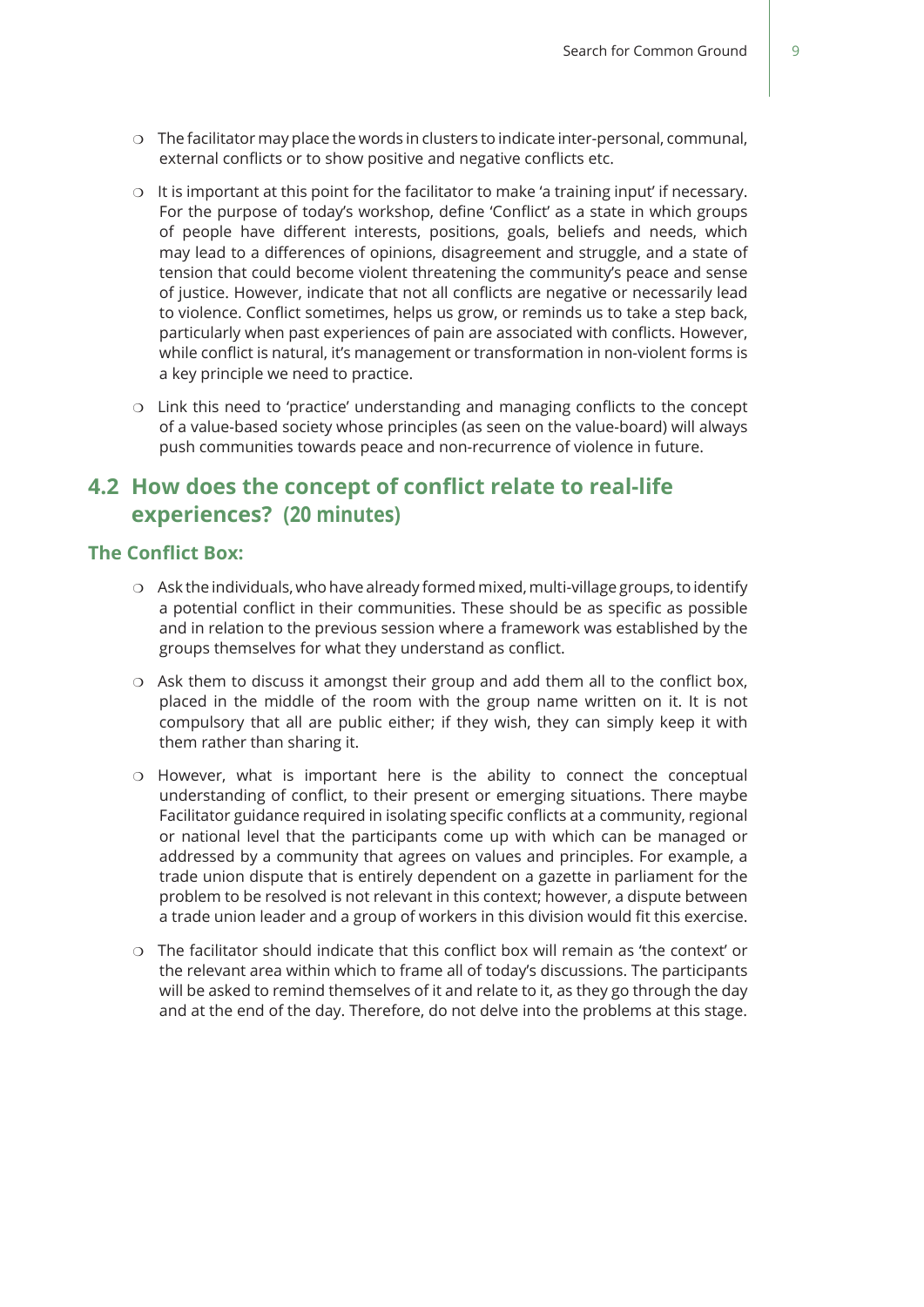## **4.3 Understanding conflicts escalation (20 minutes suggested)**

#### **The Sorting Game:**

❍ Give each group a set of large cards with a representative drawing/image for the following words/behaviour:



- ❍ Ask each group to put them in an order that makes sense to them in descending or ascending order. Ask the groups to discuss the reasons for this placement as they do the exercise. Ask them to label them in any or all languages. If it takes too long the facilitator might intervene and ask the groups to come to plenary.
- ❍ Ask the groups to go around and see what each other as done. One person from each group should remain in order to explain why/what they have done.
- ❍ Share the correct order and explain each card to the group, if necessary while drawing a flight of stairs to indicate escalation. Explain that what we would like to aim for is to address conflict before it gets out of hand when it becomes a much harder intervention, is a win-win situation. Provide an input here that we can create win-win, win-lose or lose-lose situations of which the first is always best.

### **4.4 Debrief (10 minutes suggested)**

Ask the group for observations any of them have about the 4-word game; ask if there are any new insights into the original word 'conflict' that they gained through the exercise; ask how they felt about doing the exercise; ask what, if anything, they learned from doing it.

Ask for their observations on what they felt while doing it, and what they may have learned about conflict and what can happen to 'small issues' unresolved. Ask them to notice how beliefs, assumptions, pre-conceived notions, lack of knowledge, fear might play a part in this escalation of conflict.

Ask them to keep in mind how these concepts relate to their 'real-life challenge' that has been placed in the conflict box, and also how the values and beliefs on the valueboard might help de-escalate conflict rather than take us all down together towards destruction.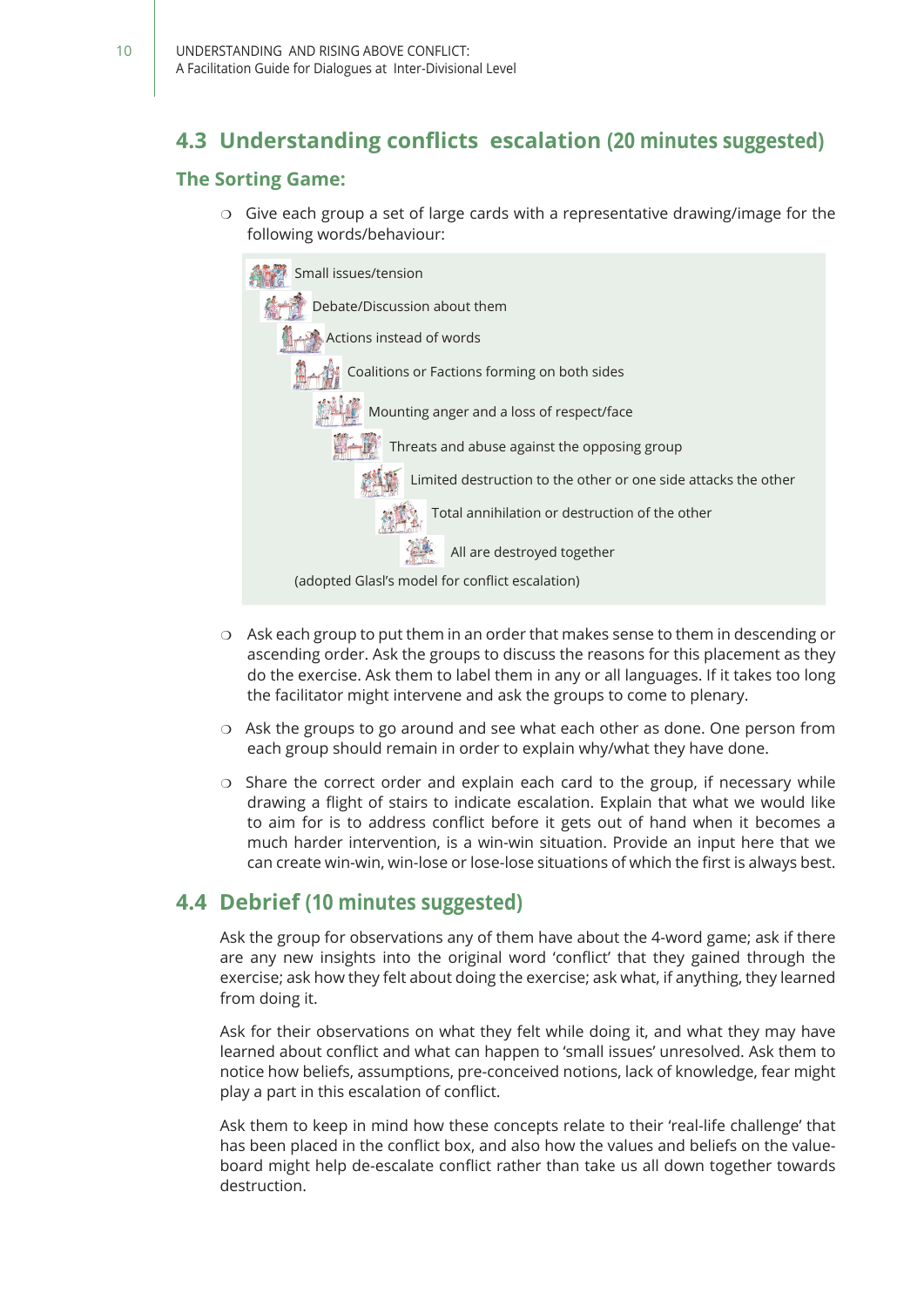## **5. SESSION GUIDE: TRANSCENDING CONFLICTS BY MAKING CHANGES IN OUR COMMUNITIES**



#### **OBJECTIVES OF THE SESSION:**

Taking participants through a basic understanding how positive values, and a few basic tools for conflict transformation can help increase potential for nonrecurrence of violence



## **SESSION DURATION:**

90 minutes



#### **MATERIALS:**

Tools for tuck & tooks game, pen, paper, whistle

## **5.1 Elements of problem solving (45 minutes suggested)**

#### **Tucks and Tooks game –**



- ❍ Divide participants into two groups, the Tucks and the Tooks.
Explain that the groups represent people from two different cultures, even though they live in close proximity. (Feel free to change these names as is culturally appropriate if needed)
- ❍ Explain to participants that the Tucks and Tooks will meet at the marketplace to trade goods. Both groups want to trade what they have; however, they have different needs and customs/practices, which they will learn about in a handout (below). Explain that each group will have time to review their customs/practices before meeting in the marketplace.
- ❍ Tell participants that it is important they do not share information about their customs with the other group before they meet. Tell groups to find space to meet separately so they cannot hear each other. Review the customs with each group individually. Some questions to help guide this process include the following: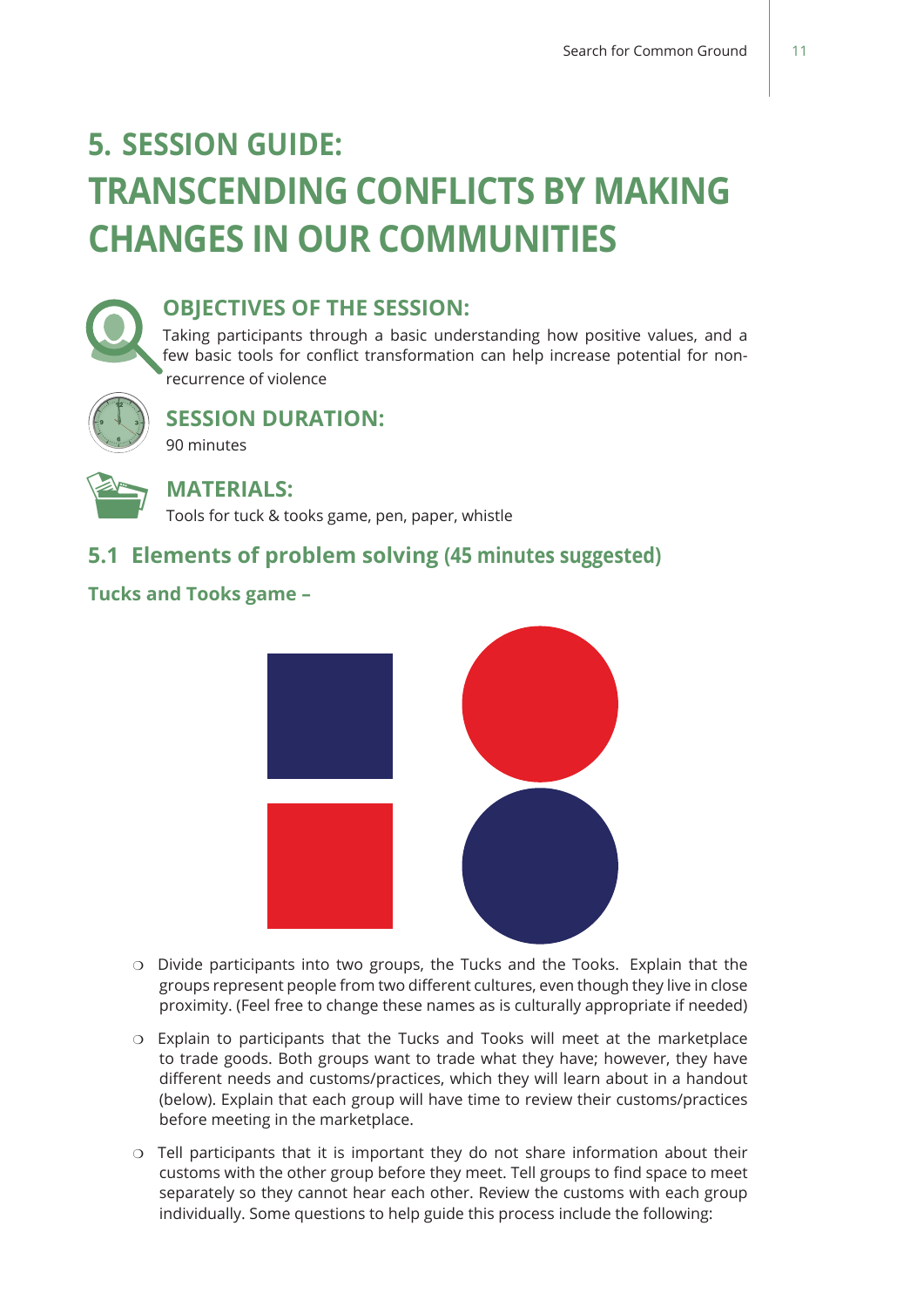- ◆ What colour or shape do you want to trade for?
- ◆ Who will talk at the market?
- ◆ Everyone or only a few representatives?
- ◆ How should you greet the other group?
- $\circ$  When groups have finished developing their plans, bring them back together. You will act as the market supervisor and are responsible for presenting the market rules and handling any conflicts that may arise.
- ❍ If the groups disengage from conversation, close the market. (You may have a bell or a whistle to indicate market opening and closing). When the market closes, the groups go back to their corners to discuss – how they can overcome whatever challenge they encountered? They go back when the market opens and repeats the process of 'understanding' the context.
- ❍ While the groups go back and review their strategies based on what they observed in the first few negotiations, make an intervention if necessary. Some questions to help this process are:
	- ◆ What barriers are preventing trading from occurring between the Tucks and Tooks?
	- ◆ Is there something that the other group has done/is doing to offend your group?
	- ◆ Can you work around these obstacles or develop new ways to communicate?
	- ◆ Is it helpful to understand what they seem to be needing and what you need?
	- ◆ Encourage participants to agree on a new strategy that neutralizes the differences.
- ❍ The market reopens and trading resumes. The facilitator ends the game based on time.
- ❍ Tell groups to reveal their "hand etiquette" and what they had decided they were going to trade or needed. Ask the groups to share how they re-strategized.
- ❍ Highlight that this exercise was about a few key elements of problem solving. Unpack the following key take-away through plenary discussion;
	- ◆ the challenges in PERCEPTION (how various parties see the same situation based on their own pre-conceived notions);
	- ◆ how MISUNDERSTANDING can lead to breakdown in groups' communications and being able to negotiate a settlement;
	- ◆ how COMMUNICATION is crucial and that this game involved listening to each other;
	- ◆ how COORDINATION AND COLLABORATION is necessary to achieve common goals;
	- ◆ how it feels like to realise that entrenched positions can be better understood if you take a minute to ANALYSE what the OTHERS' NEEDS might be and what your needs are;
	- ◆ how in each situation there is a way to WIN-WIN;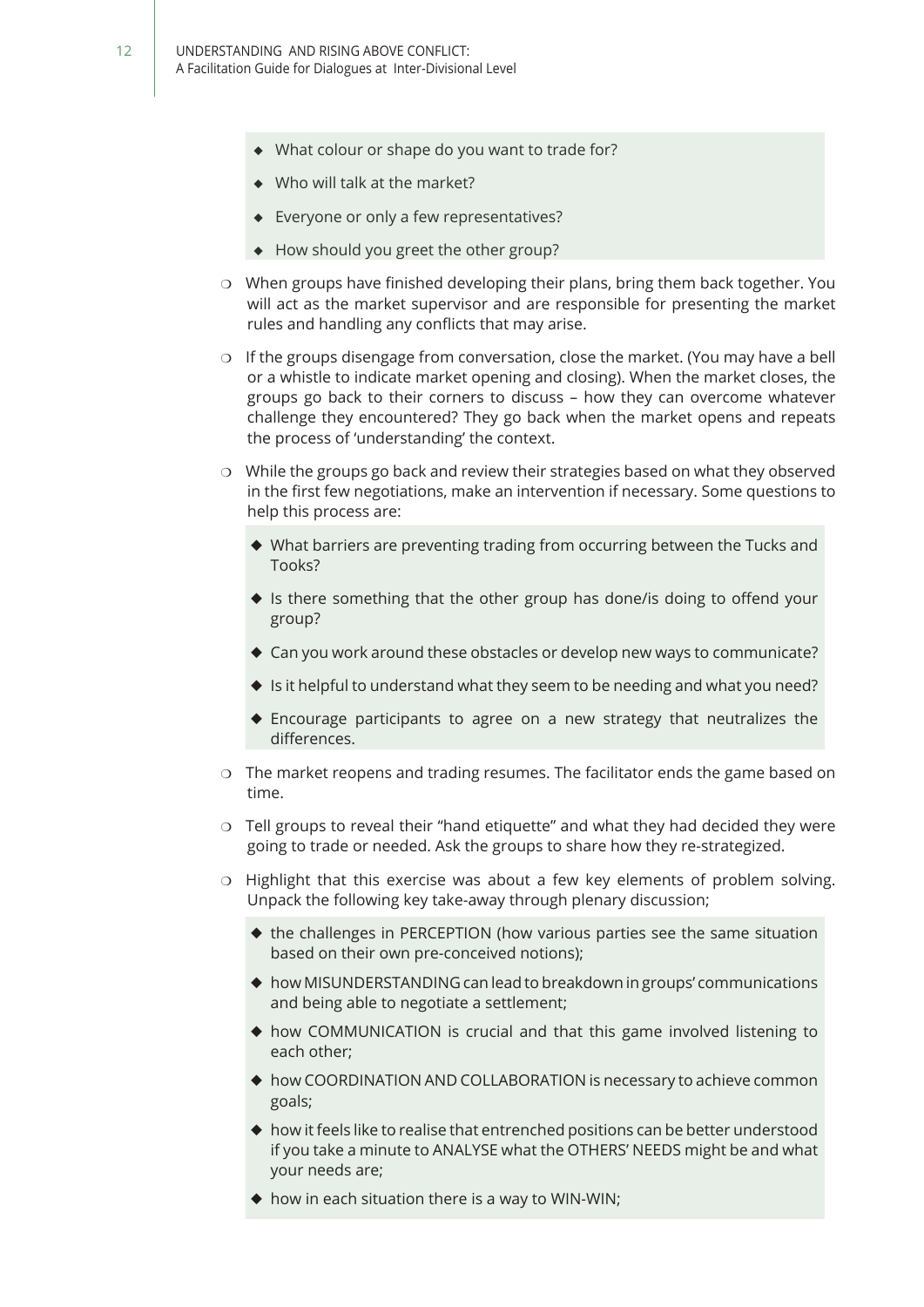- ◆ RESPECTING the other traditions, needs, customs is key to understanding the other, in order to find a solution that works best;
- ◆ OPPOSING POSTITIONS can be destructive, but if you focus on INTERESTS of people, then there is always room to WORK IT OUT;
- ◆ Ask the group to keep in mind any other points they have thought of as lessons.

### **5.2 Linking to the conflict box for learning real-life lessons (45 minutes suggested)**

- ❍ Ask the original groups to re-form into village groups rather than the value-bingo groups. Ask the groups pick one or two examples from the conflict box that were from their own group (as per the colour scheme). The groups should discuss these present or emerging issues reflecting on the skills and ideas that were shared during the day's engagement (including value-bingo, the sorting game and the Tucks and Tooks). There is no need to 'solve' anything here, simply reflection.
- ❍ The groups can reflect using the following questions:
	- ◆ Is this conflict a positive or a negative conflict?
	- ◆ What words would you use to describe this issue (anger, violence, war, disagreement, argument, misunderstanding etc.)
	- ◆ Where is this issue on the 'staircase' of escalation and are the dangers that we see currently in this situation that might get worse, or erupt in violence?
	- ◆ Who is involved in this issue (stakeholders)?
	- ◆ What does each party (including 'us') want and what does each party need?
	- ◆ What negative or positive perceptions, misunderstandings or prejudices do we have in relation to this situation?
	- ◆ What would be a win-win situation?
	- ◆ Can we coordinate and collaborate to achieve both our needs? Can we or they give up something without entirely losing out?
	- $\triangle$  Can we communicate better? Can we adjust the way we interact or negotiate?

#### **5.3 Debrief (5 minutes)**

Remember the values? The Facilitator can remind them again of the values identified in Phase 1 and shared as a commitment/ reminder today, should form the basis for any engagement. In each group, ask the group to list out the relevant values as applicable to their problem – such as respect, compassion, forgiveness, empathy, understanding, honouring rule of law, respecting religion or cultural difference, tolerance, belief in non-violence, patience, belief in equality, kindness, unity, respect for diversity, openheartedness, etc.

Ask the participants - What was difficult or easy? Why? What did we learn? Ask the group for any observations on how it related to the word conflict; ask if there are any new insights into the original word 'conflict' that they gained through this exercise; ask how they felt about doing the sessions today? What lessons can we learn from our past for our future, and how can we pass on these ideas to our children in future?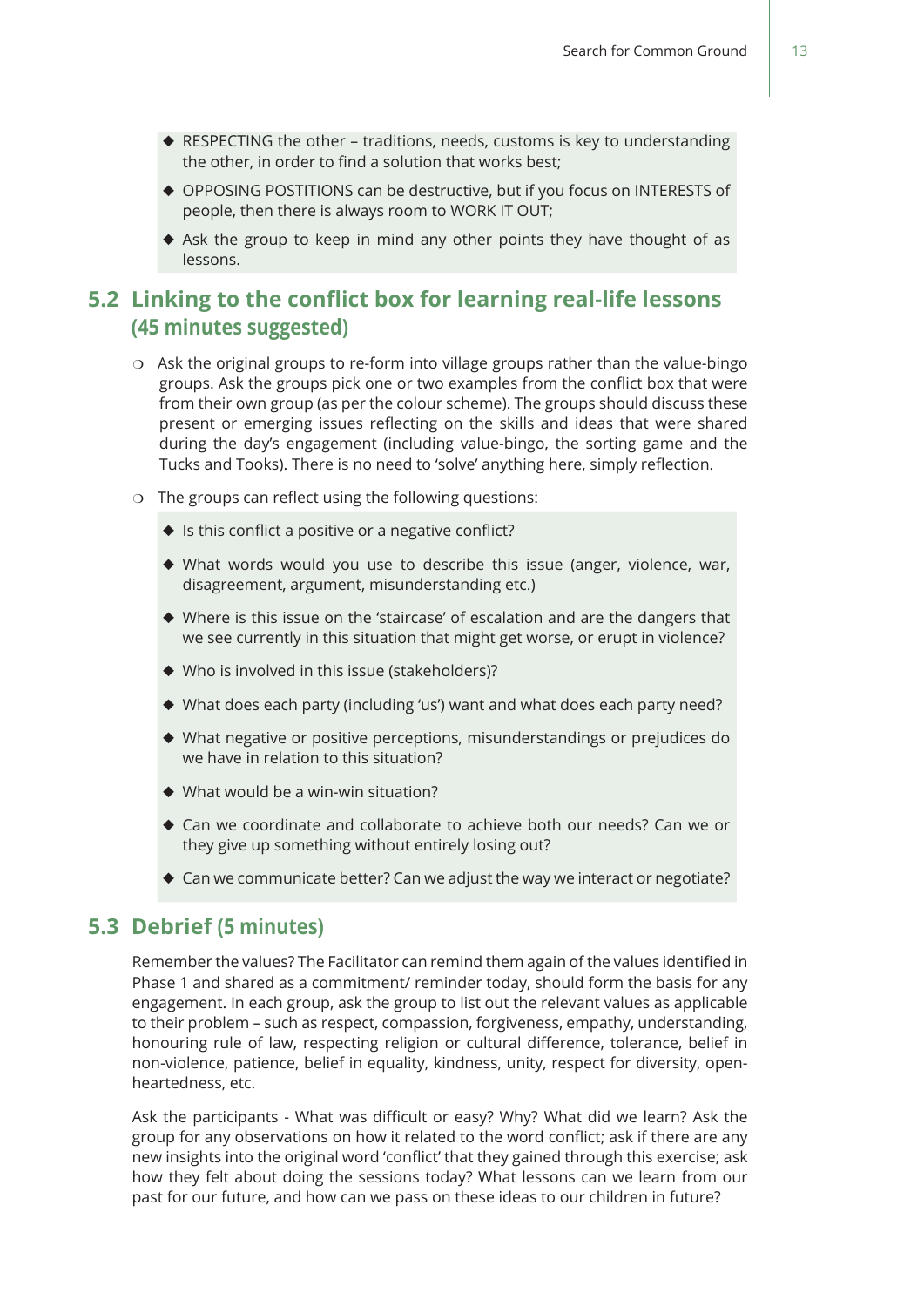## **6. SESSION GUIDE: WRAPPING-UP THE DAY**



### **OBJECTIVES OF THE SESSION:**

The objective of this session is to end the day with a debrief and take-away of reallife experiences of conflict and how to thin about them differently



#### **SESSION DURATION:**

60 minutes



#### **MATERIALS:**

Summary sheets, pen, sticky nots of three colours a Bristol board or flip chard stand of bowl

### **6.1 Take-away note**

The participants will also be given a hand out, that each of them can fill in what they learned that can be taken home with them as they debrief (see below). In some of these will be action-oriented commitments which should be encouraged. Run through the hand out, and fill it out together.

Highlight the values and tools (i.e. the questions in session 4 Tuck-Took game) that are important as 'take-away' from the day while the participants fill up their workbook.

Invite the participants to share these lessons with their communities, with the help of the partners if need be. Ask the participants to let the partners know if they would like to participate in the next phase of the process, which will be an exchange visit to another district. Ask the participants to take their commitment note with them. Thank everyone for their time, and end the day.

Feedback game, to be given by the partner for group feedback. The partner will give their vote of thanks and allow for the community to express themselves here through a ritual, religious rite or song if the community wishes to do so.

## **6.2 Feedback Game**

Give everyone 3 coloured post it notes (or cards)

- on the green write what you liked best about the workshop
- on the pink write what you liked the least about the workshop
- on the yellow write the most important thing you learned from the workshop

(The colour code should be written up on a board so that participants do not get confused)

Once they finish, they can come up and stick it on a board or if we feel anonymity is important to get more candid feedback, they can fold the card / paper and drop it in a box.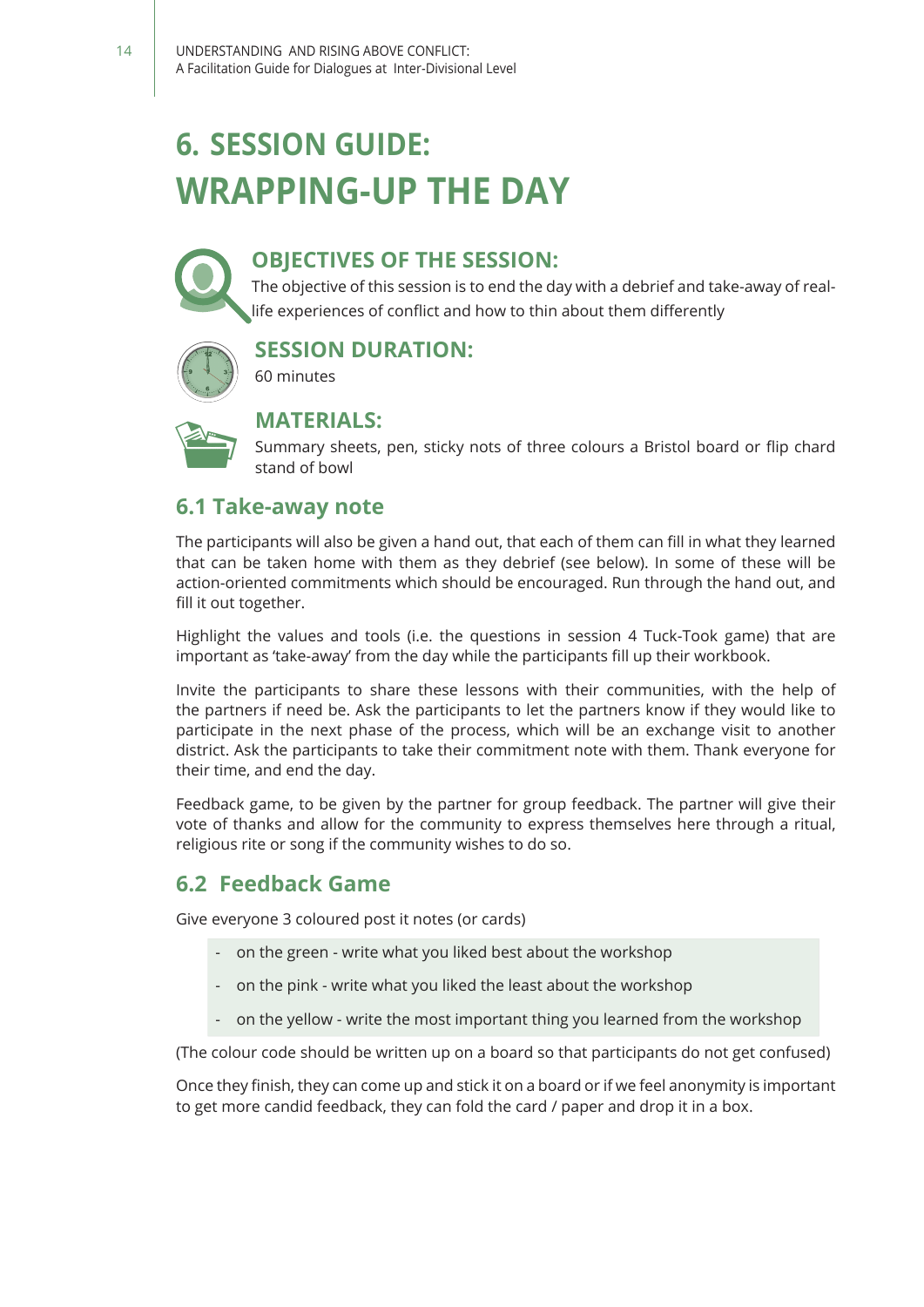

## **7. ANNEXES 7.1 Glasl's model of conflict escalation**

## **7.2 Tucks and Tooks game handouts**

#### THE TOOKS

The Tooks are very peaceful people. They believe that it is polite to hold out a hand (as if to shake hands) when they are meeting people. To the Tooks using this hand gesture when greeting people is a sign of respect. The Tooks would feel very offended if someone held up his/her hand (as if telling someone to stop) while speaking to them. If someone holds up their hand to a Took, he/she would be extremely offended and would immediately sit down and stop talking to that person.

The Tooks like to have things that are all the same shape. They do not care what colour an object is as long as it is the same shape as the other objects they have. The Tooks are bringing two X triangles and two Y squares with them to the market. It is the Tooks' goal to come back from the market with four cards that are the same shape, regardless of colour.

#### THE TUCKS

The Tucks are very peaceful people. They believe that it is polite to hold up a hand (as if telling someone to stop) when they are meeting people. To the Tucks using this hand gesture when greeting people is a sign of respect. The Tucks would never dream of holding out their hand (as if to shake hands) to another person. In fact, he/she find this gesture to be extremely rude. If someone holds out their hand to a Tucks, they would be offended and would immediately sit down and stop talking to that person.

The Tucks like to have things that are all the same colour. They do not care what shape an object is as long as it is the same colour as the other objects they have. The Tucks are bringing two X triangles and two Y squares with them to the market. It is the Tucks' goal to come back from the market with four cards that are the same colour, regardless of shape.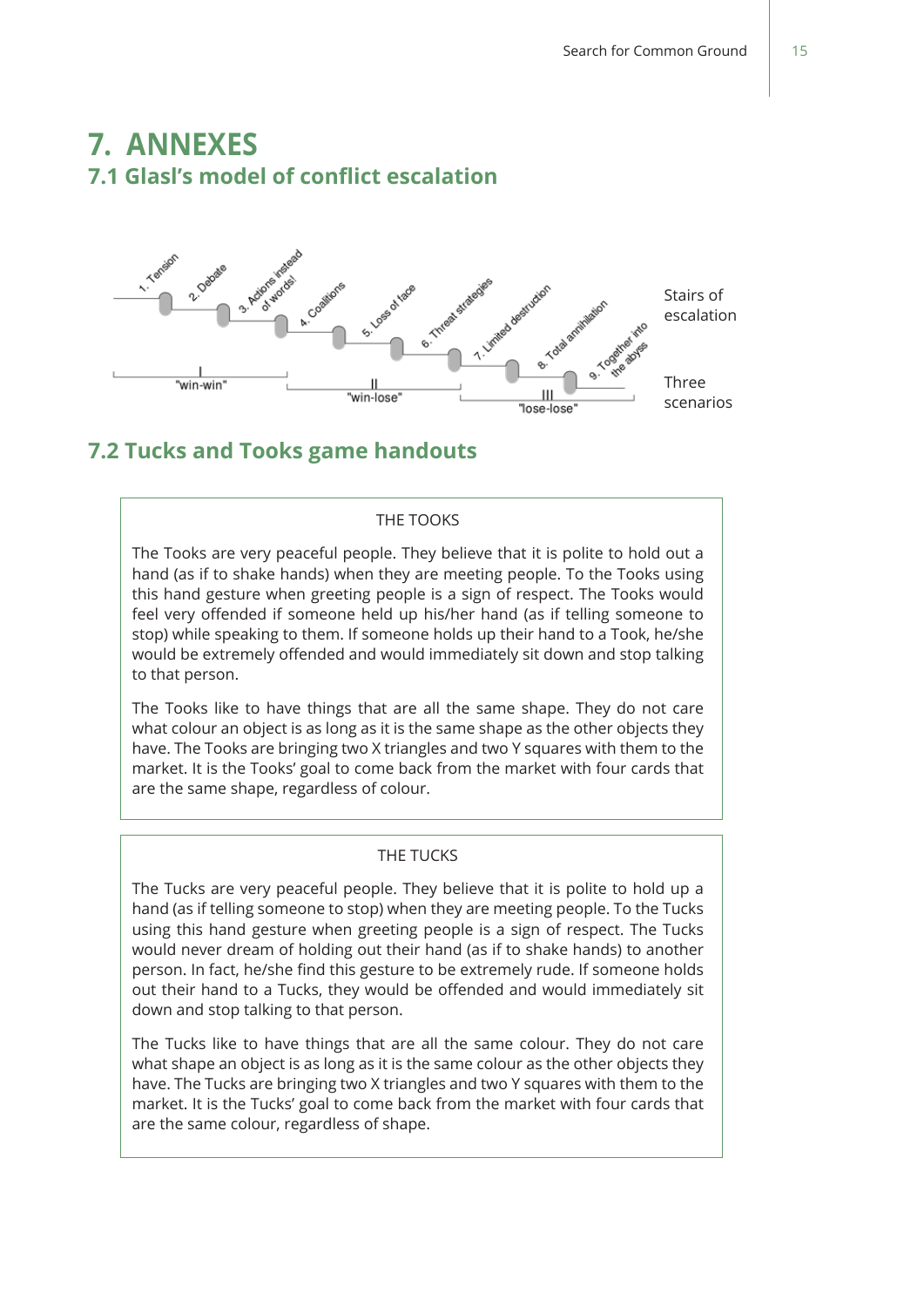## 7.3 The Conflict Story - Take Away Note

| Conflict is |  |  |
|-------------|--|--|
|             |  |  |

| Conflict can be                                                               |                                                                                         |                                                                                              |  |  |  |
|-------------------------------------------------------------------------------|-----------------------------------------------------------------------------------------|----------------------------------------------------------------------------------------------|--|--|--|
| Conflict can be                                                               |                                                                                         |                                                                                              |  |  |  |
|                                                                               |                                                                                         |                                                                                              |  |  |  |
| These skills can help turn this conflict around                               |                                                                                         | These values can help turn this conflict around                                              |  |  |  |
|                                                                               |                                                                                         |                                                                                              |  |  |  |
|                                                                               |                                                                                         |                                                                                              |  |  |  |
|                                                                               |                                                                                         |                                                                                              |  |  |  |
|                                                                               |                                                                                         |                                                                                              |  |  |  |
|                                                                               |                                                                                         |                                                                                              |  |  |  |
|                                                                               |                                                                                         |                                                                                              |  |  |  |
|                                                                               |                                                                                         |                                                                                              |  |  |  |
|                                                                               |                                                                                         |                                                                                              |  |  |  |
| violent                                                                       |                                                                                         | In my community, my village or my region, I see the following conflict that could become     |  |  |  |
|                                                                               |                                                                                         |                                                                                              |  |  |  |
|                                                                               |                                                                                         |                                                                                              |  |  |  |
|                                                                               |                                                                                         |                                                                                              |  |  |  |
|                                                                               |                                                                                         |                                                                                              |  |  |  |
|                                                                               |                                                                                         |                                                                                              |  |  |  |
|                                                                               |                                                                                         | Some points to consider in relation to the conflict that I have identified in my community - |  |  |  |
| a.                                                                            |                                                                                         |                                                                                              |  |  |  |
|                                                                               |                                                                                         |                                                                                              |  |  |  |
| C.                                                                            |                                                                                         |                                                                                              |  |  |  |
|                                                                               |                                                                                         | d. What does each party (including 'us') want and what does each party need?                 |  |  |  |
|                                                                               |                                                                                         |                                                                                              |  |  |  |
|                                                                               |                                                                                         |                                                                                              |  |  |  |
|                                                                               | e. What negative of positive perceptions, misunderstandings or prejudices do we have in |                                                                                              |  |  |  |
|                                                                               |                                                                                         |                                                                                              |  |  |  |
|                                                                               |                                                                                         |                                                                                              |  |  |  |
|                                                                               |                                                                                         |                                                                                              |  |  |  |
| f.                                                                            |                                                                                         |                                                                                              |  |  |  |
| g.                                                                            | Can we coordinate and collaborate to achieve both our needs? Can we or they give up     |                                                                                              |  |  |  |
|                                                                               |                                                                                         |                                                                                              |  |  |  |
|                                                                               |                                                                                         |                                                                                              |  |  |  |
| h. Can we communicate better? Can we adjust the way we interact or negotiate? |                                                                                         |                                                                                              |  |  |  |
|                                                                               |                                                                                         |                                                                                              |  |  |  |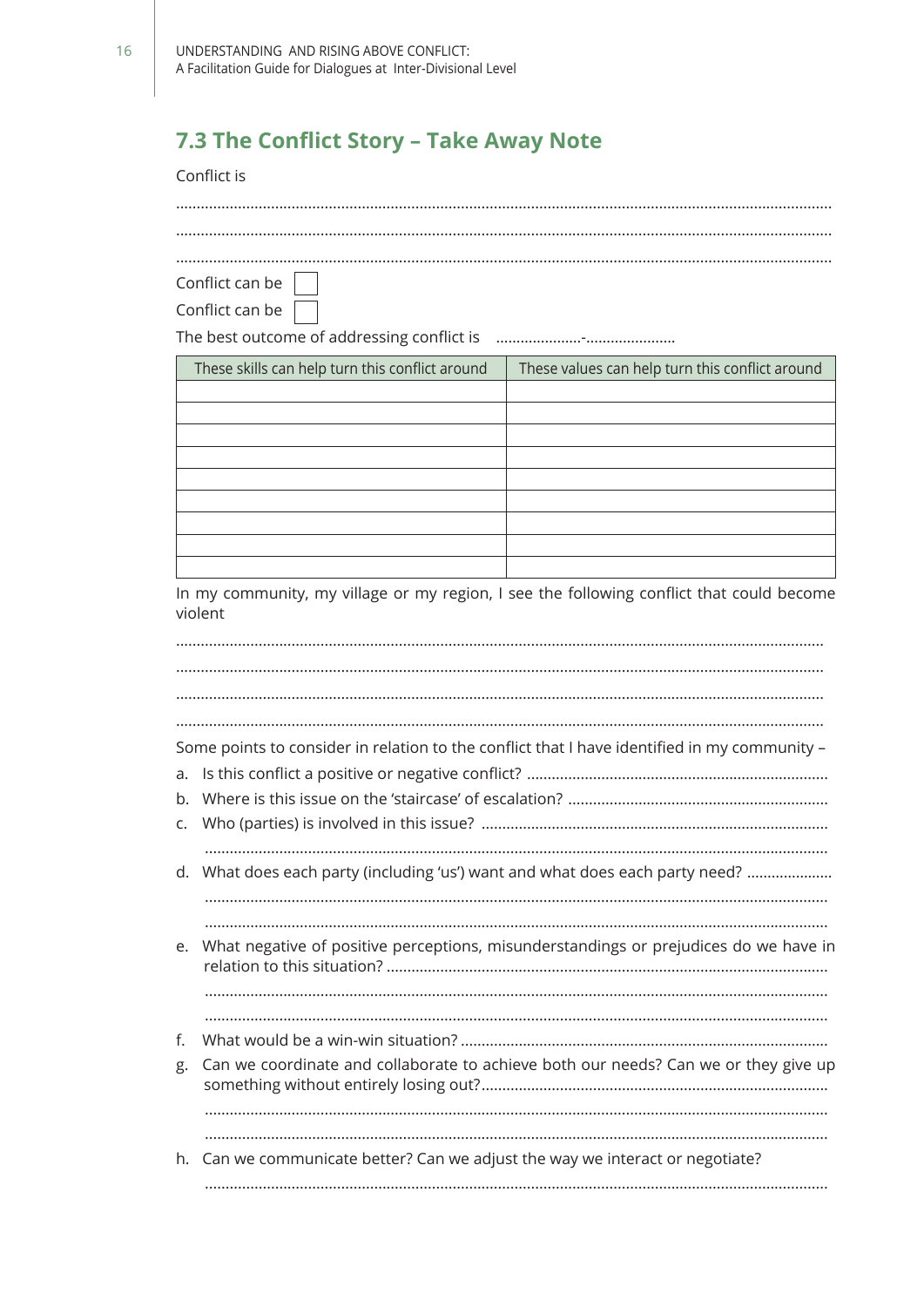## **3.4 Quick reference guide**

#### CARD 1 - SESSION - BEGINNING THE DAY

| Session time | <b>Session Details</b>      | Session TIPS in brief                                                         | Session guide in brief                                                                                                                                                                                                                                                                                                                                                                                                                                                                                                                                                                                                                                                                                                                       |
|--------------|-----------------------------|-------------------------------------------------------------------------------|----------------------------------------------------------------------------------------------------------------------------------------------------------------------------------------------------------------------------------------------------------------------------------------------------------------------------------------------------------------------------------------------------------------------------------------------------------------------------------------------------------------------------------------------------------------------------------------------------------------------------------------------------------------------------------------------------------------------------------------------|
| 15 minutes   | Welcome and<br>introduction | a moment of silence<br>giving everyone<br>the opportunity to                  | 1. The Facilitator welcomes the group to the second phase of the dialogue series<br>as is culturally appropriate.                                                                                                                                                                                                                                                                                                                                                                                                                                                                                                                                                                                                                            |
|              |                             | meditate on their<br>religious beliefs                                        | 2.<br>There is no participant introduction at this stage.                                                                                                                                                                                                                                                                                                                                                                                                                                                                                                                                                                                                                                                                                    |
|              |                             | a cultural song in<br>one language<br>group<br>an ice-breaker to<br>'warm-up' | 3. Remind the participants of where/when you were last together. A reminder of<br>the objective of the last phase could be shared here -<br>"The last session was about remembering and sharing the difficult experiences of our<br>past, and learning about each others' experiences, in order to understand each<br>other, build a sense of empathy and compassion for each other. Through this<br>emotional experience, we realised that none of us wants the experiences of our past<br>to the be the experience of our future generations. As such, we agreed that as future<br>society that wants justice and peace, we need to remind ourselves of the lost values<br>that support co-existence and incorporate these into our lives" |
|              |                             |                                                                               | The facilitator introduces himself and his co-facilitators, the partners, the team<br>4.<br>and shares the objective of this workshop with the group -<br>"To spend the day sharing and learning from each other about what practices and<br>skills a value-based society should possess in order to prevent violent conflict from<br>happening again by addressing challenges, issues and potential conflicts within and<br>between our communities before they become entrenched. This day is made up of a<br>series of activities that will introduce us to some basic practices that will help us<br>recognise and address conflicts at a community level"                                                                               |

#### CARD 2: SESSION 2 - REMEMBERING WHAT WE DID BEFORE... ACTIVITY 1

| Session    | Session             | Session TIPS in brief                                                                                       |    | Session guide in brief                                                                                                                                                                                                                                      |
|------------|---------------------|-------------------------------------------------------------------------------------------------------------|----|-------------------------------------------------------------------------------------------------------------------------------------------------------------------------------------------------------------------------------------------------------------|
| time       | Details             |                                                                                                             |    |                                                                                                                                                                                                                                                             |
| 20 minutes | <b>ACTIVITY ONE</b> | DISCOURAGE deep<br>conversations revisiting                                                                 | 1. | The village maps drawn by the villages participating in the sessions are to<br>be displayed around the room                                                                                                                                                 |
|            | Experience          | the difficult experiences                                                                                   |    |                                                                                                                                                                                                                                                             |
|            | sharing             | of the villages or<br>contested narratives or<br>conversations centred                                      | 2. | The participants are asked to walk about the room and read their own as<br>well as the stories of the other villages.                                                                                                                                       |
|            |                     | on the details of<br>experiences or on<br>assigning blame                                                   | 3. | One person from each village stands next to their map to answer<br>questions from others about the incidents of significance and violence of<br>their villages.                                                                                             |
|            |                     | <b>DIRECT</b> conversation<br>towards 'what can we do<br>as individuals and small<br>communities to prevent | 4. | The facilitator reminds the group that these experiences are not shared<br>to cause pain or harm, but as a means of reminding ourselves about the<br>'end results' of violence conflict on our lives.                                                       |
|            |                     | violence in the future?'                                                                                    | 5. | As with the first dialogues, which was a journey towards becoming a<br>value-based society, this too is the beginning of a journey towards being<br>able to believe in non-violence, and to understand and deal with<br>conflicts as a value-based society. |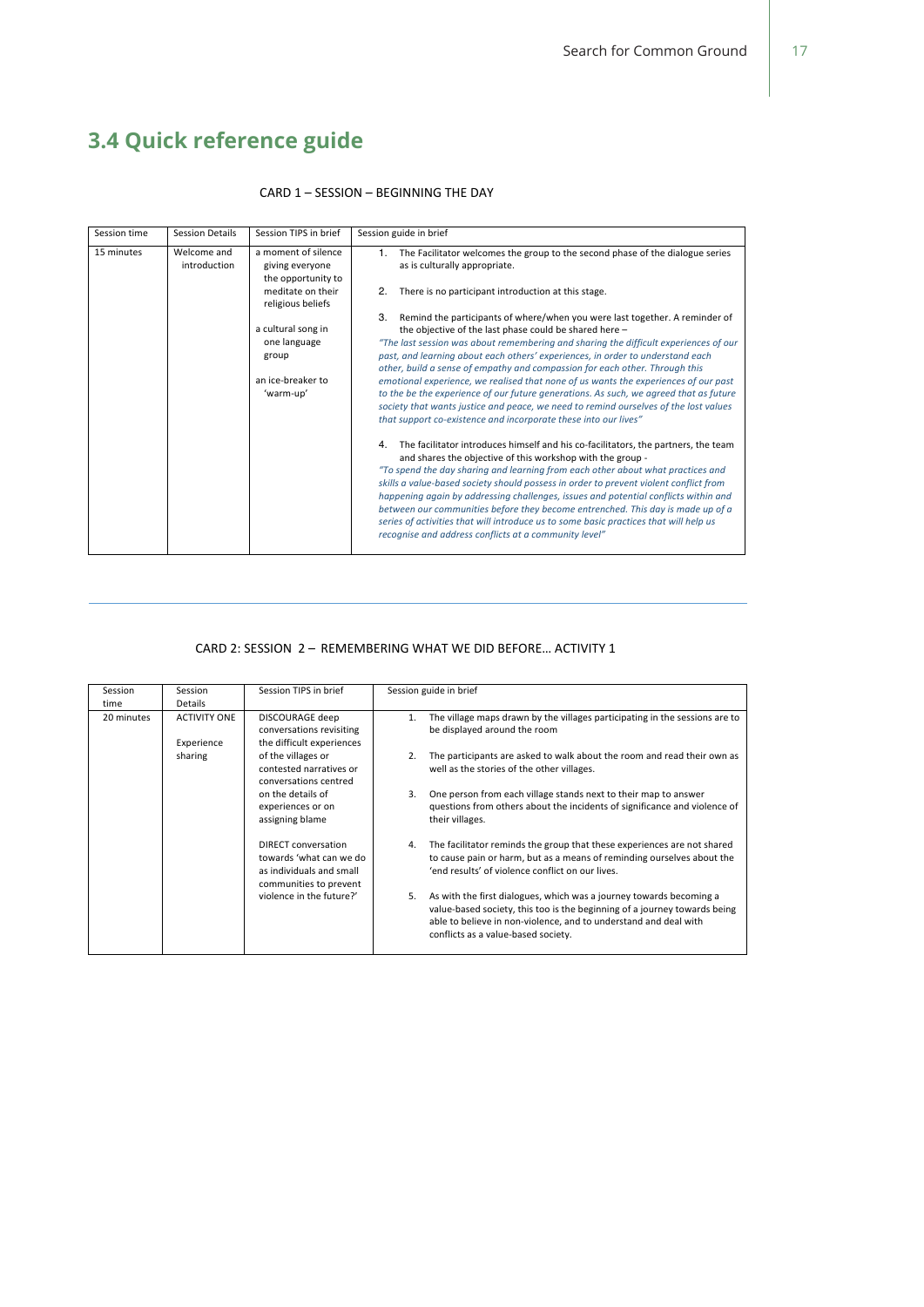| Session time | <b>Session Details</b>             | Session TIPS in brief                                          |                | Session guide in brief                                                                                                                                                                                                                                             |
|--------------|------------------------------------|----------------------------------------------------------------|----------------|--------------------------------------------------------------------------------------------------------------------------------------------------------------------------------------------------------------------------------------------------------------------|
| 30 minutes   | <b>ACTIVITY TWO</b><br>Value bingo | Depending on group<br>size, could be 2 groups<br>or $4$ or $6$ | 1.             | Remind everyone that in phase 1, we all agreed on a set of values that<br>everyone must encourage within themselves, in their homes, in their<br>communities and especially pass on to the next generation.                                                        |
|              |                                    |                                                                | 2.             | The facilitator reminds everyone that 'values' we identified as "those<br>principles, beliefs and patterns of behaviour that we can each control<br>ourselves and may contribute to a peaceful and just society".                                                  |
|              |                                    |                                                                | 3.             | People are asked to sit with participants from their own village.                                                                                                                                                                                                  |
|              |                                    |                                                                | 4.             | Each person is given a piece of paper (one colour per village) and asked to<br>write down one of the values that remember from the last workshop                                                                                                                   |
|              |                                    |                                                                | 5.             | The facilitator asks each participant to write the number 1,2,3 or 4 on their<br>own card - one number per person                                                                                                                                                  |
|              |                                    |                                                                | 6.             | The groups are asked to wander around the room, looking for matching<br>numbers by calling their numbers out until they find their 'new' group.                                                                                                                    |
|              |                                    |                                                                | 7 <sub>1</sub> | Once they find their group, they are asked to learn each other's value,<br>why it that value is important, the name of the person, the name of the<br>village, a bit of background about each person and their experiences. They<br>are asked to name their group. |
|              |                                    |                                                                | 8.             | When the groups have all learned about each other, one person from each<br>group shares on behalf of group                                                                                                                                                         |

|  |  |  | CARD 4 – SESSION 2 – REMEMBERING WHAT WE DID BEFORE DEBRIEF |
|--|--|--|-------------------------------------------------------------|
|--|--|--|-------------------------------------------------------------|

| Session time | <b>Session Details</b>      | Session TIPS in brief                                                                          | Session guide in brief                                                                                                                                                                                                                                                                           |
|--------------|-----------------------------|------------------------------------------------------------------------------------------------|--------------------------------------------------------------------------------------------------------------------------------------------------------------------------------------------------------------------------------------------------------------------------------------------------|
| 10 minutes   | ACTIVITY-<br><b>DEBRIEF</b> | The debrief is the most<br>crucial part of each                                                | The facilitator touches on the following key points<br>- recapping the journey thus far;                                                                                                                                                                                                         |
|              |                             | activity.                                                                                      | - this phase being about taking the values and beliefs we shared from phase 1 to the<br>next phase, which is learning how a value-rich society can manage and transform                                                                                                                          |
|              |                             | It is what connects and<br>builds on the sessions to                                           | small conflicts before they become violence.                                                                                                                                                                                                                                                     |
|              |                             | create flow.                                                                                   | However, it is important to continue to nurture a society's belief in non-violence and<br>in values. Therefore, this session was about HOPE.                                                                                                                                                     |
|              |                             | It is where the activities                                                                     |                                                                                                                                                                                                                                                                                                  |
|              |                             | are unpacked, a take-<br>away lesson is shared<br>through an exercise.                         | Despite differences, despite hurtful or difficult experiences, despite tragedy, despite<br>loss, despite unresolved conflict, despite anger and despite, remind the group that<br>we all unanimously agreed at the first workshop that none of us wanted war or to<br>experience violence again. |
|              |                             | Together with partner -                                                                        |                                                                                                                                                                                                                                                                                                  |
|              |                             | have a value board<br>developed with all the<br>values identified by the<br>groups represented | Remind the participants that not one person, wished their experiences on the next<br>generation. Therefore, this workshop is based on the participants' firm belief in non-<br>recurrence of violence.                                                                                           |
|              |                             |                                                                                                | This workshop is about trying to identify simple ways in which we can understand,<br>shape, cope or transform the conflicts around us towards non-violence, in keeping<br>with the values we identified in the last workshop                                                                     |
|              |                             |                                                                                                | Write each value on a coloured card if necessary and paste it on the 'value board'<br>haphazardly rather than by village                                                                                                                                                                         |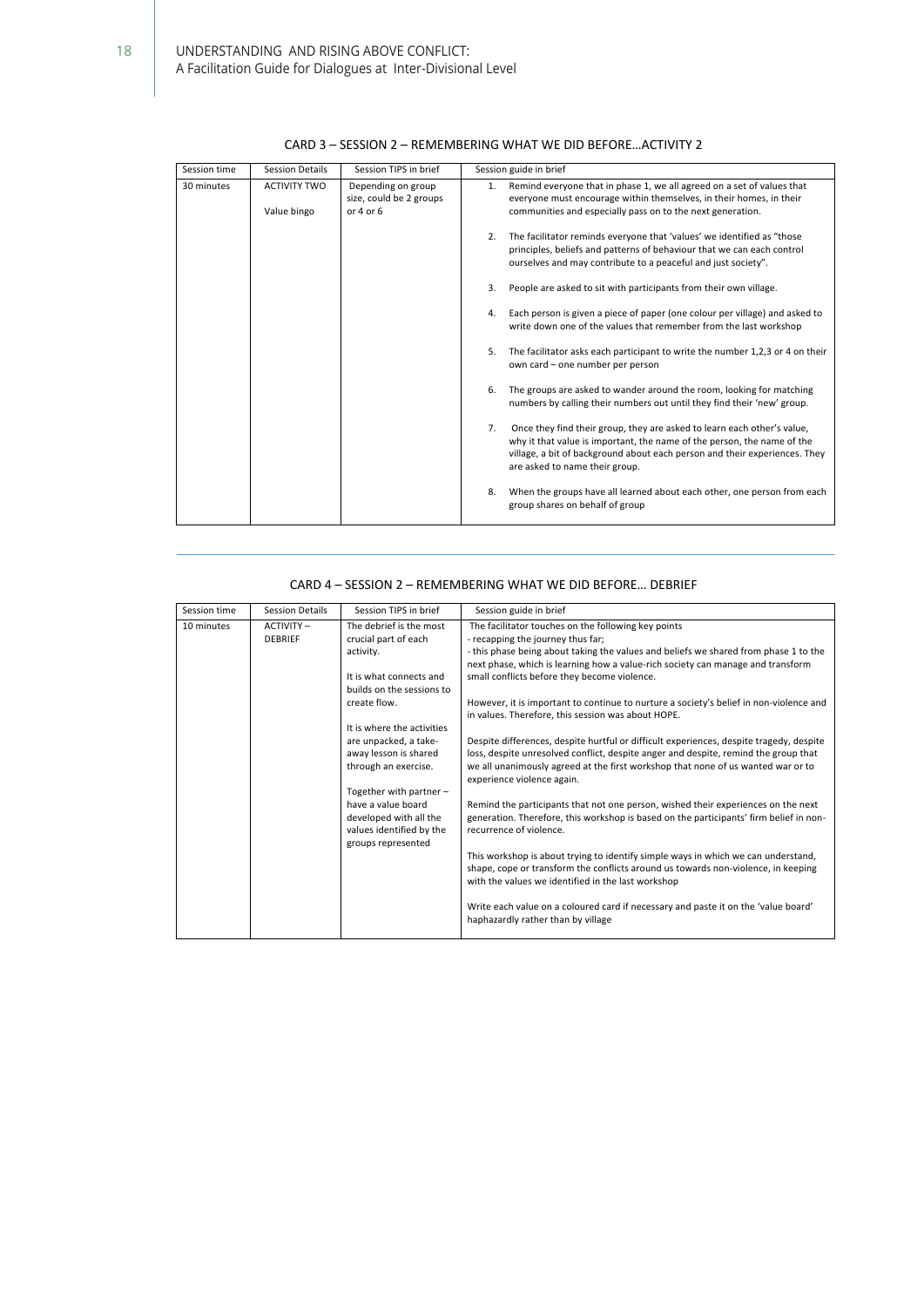| Session time | <b>Session Details</b> | Session TIPS in brief                                                                                                                                                                                  | Session guide in brief                                                                                                                                                                                                                                                                                                         |
|--------------|------------------------|--------------------------------------------------------------------------------------------------------------------------------------------------------------------------------------------------------|--------------------------------------------------------------------------------------------------------------------------------------------------------------------------------------------------------------------------------------------------------------------------------------------------------------------------------|
| 5-10 minutes | <b>ACTIVITY 1</b>      | This session takes the<br>participants through                                                                                                                                                         | TRAINING INPUT - WHAT IS CONFLICT?                                                                                                                                                                                                                                                                                             |
|              | What is<br>conflict?   | some basic skills at<br>identifying or<br>understanding emerging<br>conflicts in our<br>communities                                                                                                    | 'Conflict' - A STATE in which groups of people and groups have DIFFERENT<br>INTERESTS, POSITIONS, GOALS, BELIEFS, NEEDS, which may lead to a differences of<br>opinions, disagreement and struggle, and a state of tension that could BECOME<br>VIOLENT threatening the community's peace and sense of justice.                |
|              |                        | The session can be<br>conducted as a 'journey'<br>or as individual games.                                                                                                                              | However, indicate that NOT ALL CONFLICTS ARE NEAGATIVE OR NECESSARILY LEAD<br>TO VIOLENCE. Conflict sometimes, helps us grow, or reminds us to take a step back,<br>particularly when past experiences of pain are associated with conflicts.<br>However, WHILE CONFLICT IS NATURAL, it's management or transformation in non- |
|              |                        | As always the value of<br>this session is in the                                                                                                                                                       | violent forms is a key principle we need to practice.                                                                                                                                                                                                                                                                          |
|              |                        | debriefing, and the<br>connections made to the<br>the idea of a value-based<br>society for non-<br>recurrence of violence<br>which is therefore<br>encouraged as a<br>facilitated input<br>throughout. | Link this need to 'PRACTICE' understanding and managing conflicts to the concept of<br>a VALUE-BASED SOCIETY whose principles will always push communities towards<br>peace and non-recurrence of violence in future.                                                                                                          |

#### CARD 5 - SESSION 3 - UNDERSTANDING CONFLICT AND ITS IMPACTS - ACTIVITY 1

#### CARD 6 - SESSION 3 - UNDERSTAINDING CONFLICT AND ITS IMPACTS - ACTIVITY 2

| Session time | <b>Session Details</b>             | Session TIPS in brief                                                                    | Session guide in brief                                                                                                                                                                                                                                                                  |
|--------------|------------------------------------|------------------------------------------------------------------------------------------|-----------------------------------------------------------------------------------------------------------------------------------------------------------------------------------------------------------------------------------------------------------------------------------------|
| 20 minutes   | <b>ACTIVITY 2</b><br>THE SORTING   | Emphasise that there are<br>no wrong answers.                                            | Give each group a set of large cards with a representative drawing/image for the<br>following words/behaviour: (adopted Glasl's model for conflict escalation)                                                                                                                          |
|              | <b>GAME</b>                        |                                                                                          | Small issues/Tension ->                                                                                                                                                                                                                                                                 |
|              |                                    | If it takes too long the                                                                 | Debate/Discussion about them ->                                                                                                                                                                                                                                                         |
|              | <b>(CONFLICT)</b>                  | facilitator might                                                                        | Actions instead of words ->                                                                                                                                                                                                                                                             |
|              | <b>ESCALATION)</b>                 | intervene and ask the                                                                    | Coalitions or Factions forming on both sides ->                                                                                                                                                                                                                                         |
|              |                                    | groups to come to                                                                        | Mounting anger and a loss of respect/face ->                                                                                                                                                                                                                                            |
|              | Understanding                      | plenary.                                                                                 | Threats and abuse against the opposing group ->                                                                                                                                                                                                                                         |
|              | what happens<br>when conflicts are | Note that the escalation                                                                 | Limited destruction to the other or one sides attacks the other -><br>Total annihilation or destruction of the other ->                                                                                                                                                                 |
|              | not dealt with                     | steps don't necessarily                                                                  | All are destroyed together                                                                                                                                                                                                                                                              |
|              | (escalation)                       | mean that win-win                                                                        |                                                                                                                                                                                                                                                                                         |
|              |                                    | situations cannot be<br>achieved at the end.<br>However, it is much<br>easier to resolve | Ask each group to put them in an order that makes sense to them in descending or<br>ascending order. Ask the groups to discuss the reasons for this placement as they do<br>the exercise. Ask them to label them in any or all languages.                                               |
|              |                                    | problems before they<br>get out of hand                                                  | Ask the groups to go around and see what each other as done. One person from<br>each group should remain in order to explain why/what they have done.                                                                                                                                   |
|              |                                    | Win-lose, lose-lose                                                                      | Share the 'correct' order and explain each card to the group, if necessary while                                                                                                                                                                                                        |
|              |                                    | options are only possible                                                                | drawing a flight of stairs to indicate escalation. Explain that what we would like to<br>aim for is to address conflict before it gets out of hand when it becomes a much<br>harder intervention. Explain there in any situation there is a WIN-WIN, WIN-LOSE,<br>LOSE-LOSE possibility |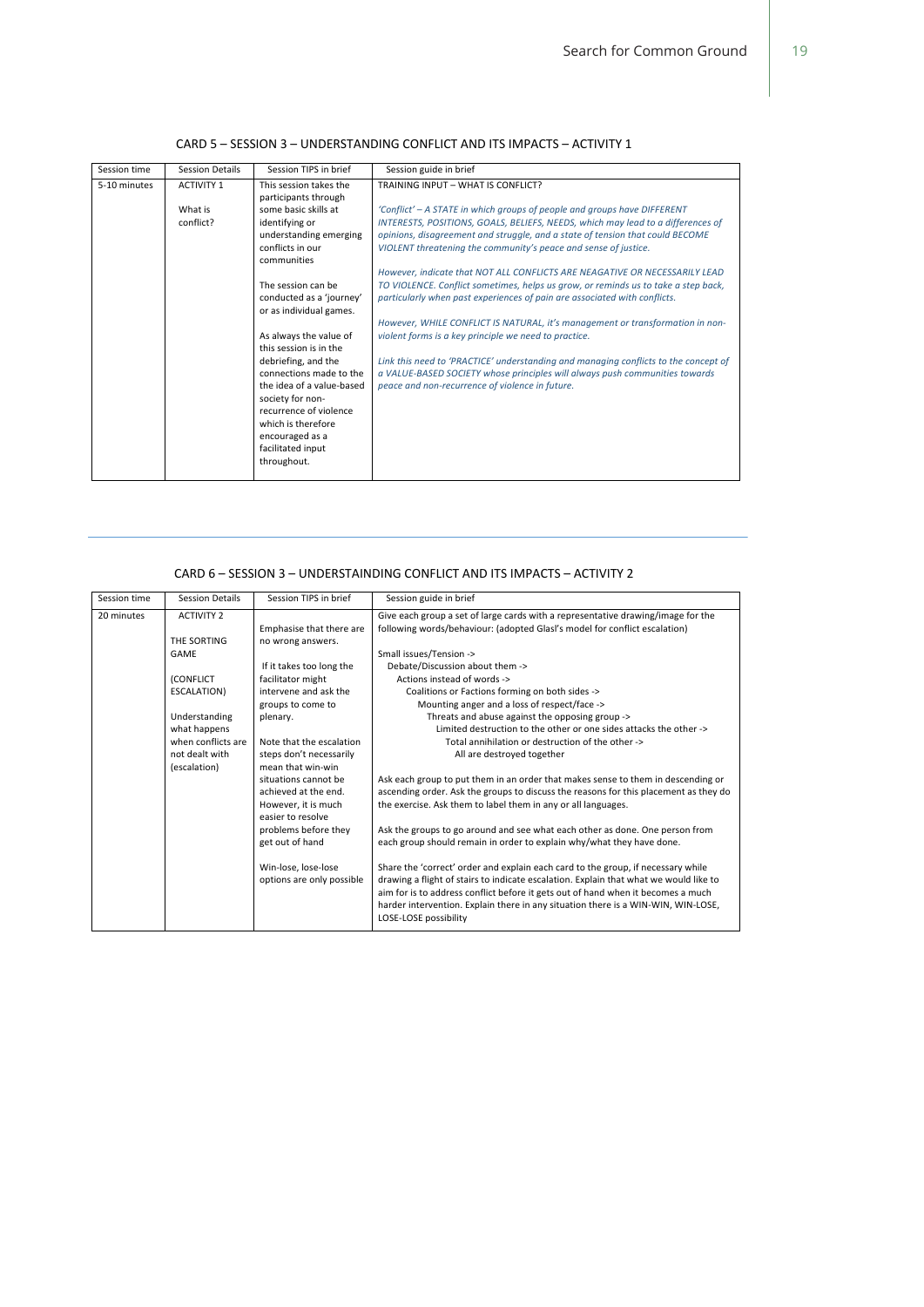| <b>Session Details</b>                         | Session TIPS in brief                                                                                                   | Session guide in brief                                                                                                                                                                                                                                                                                                                                       |
|------------------------------------------------|-------------------------------------------------------------------------------------------------------------------------|--------------------------------------------------------------------------------------------------------------------------------------------------------------------------------------------------------------------------------------------------------------------------------------------------------------------------------------------------------------|
| <b>ACTIVITY 3</b><br>THE CONFLICT              | This session takes the<br>participants through<br>some basic skills at                                                  | Ask the individuals, to IDENTIFY a potential VIOLENT conflict in their<br>1 <sup>1</sup><br>communities. These should be as SPECIFIC as possible                                                                                                                                                                                                             |
| <b>BOX</b>                                     | identifying or<br>understanding emerging                                                                                | Ask them to DISCUSS it amongst their group and add them all to the<br>2.<br>conflict box, placed in the middle of the room                                                                                                                                                                                                                                   |
| conflict relate<br>to real-life<br>experiences | communities<br>The session can be<br>conducted as a 'journey'                                                           | 3.<br>However, what is important here is the ability to CONNECT THE<br>CONCEPTUAL UNDERSTANDING OF CONFLICT TO THEIR PRESENT OR<br>EMERGING SITUATIONS. There maybe facilitator guidance required in<br>isolating specific conflicts at a community, regional or national level that<br>the participants come up with which can be managed or addressed by a |
|                                                |                                                                                                                         | community that agrees on values and principles.                                                                                                                                                                                                                                                                                                              |
|                                                | this session is in the<br>debriefing, and the<br>connections made to the<br>the idea of a value-based                   | The facilitator should indicate that this conflict box will remain as 'the<br>$\overline{a}$<br>context' or the relevant area within which to frame all of todays<br>discussions.                                                                                                                                                                            |
|                                                | society for non-<br>recurrence of violence<br>which is therefore<br>encouraged as a<br>facilitated input<br>throughout. | 5.<br>The participants will be asked to remind themselves of it and relate to it, as<br>they go through the day and at the end of the day. Therefore, do not delve<br>into the problems at this stage.                                                                                                                                                       |
|                                                | How does                                                                                                                | conflicts in our<br>or as individual games.<br>As always the value of                                                                                                                                                                                                                                                                                        |

| CARD 7 -SESSION 3 UNDERSTANDING CONFLICT AND ITS IMPACTS - ACTIVITY 3 |  |  |  |
|-----------------------------------------------------------------------|--|--|--|
|-----------------------------------------------------------------------|--|--|--|

| CARD 8 – SESSION 3 – UNDERSTANDING CONFLCIT AND ITS IMPACTS – ACTIVITY 4 – DEBRIEF |  |
|------------------------------------------------------------------------------------|--|
|                                                                                    |  |

| Session time | <b>Session Details</b> | Session TIPS in brief                                                   | Session guide in brief                                                                                                                                                                                                                                                                            |
|--------------|------------------------|-------------------------------------------------------------------------|---------------------------------------------------------------------------------------------------------------------------------------------------------------------------------------------------------------------------------------------------------------------------------------------------|
| 20 minutes   | <b>ACTIVITY 4</b>      | The session can be                                                      | While identifying their present and emerging conflicts, ask what, if anything, they<br>learned from doing it. Ask them if their 'real-life conflict' can be considered positive                                                                                                                   |
|              | <b>DEBRIEF</b>         | conducted as a 'journey'<br>or as individual games.                     | or negative? Can it be reversed?                                                                                                                                                                                                                                                                  |
|              |                        |                                                                         | Ask for their observations, what they felt while doing it, and what they may have                                                                                                                                                                                                                 |
|              |                        | As always the value of<br>this session is in the<br>debriefing, and the | learned about what can happen to 'small issues' unresolved. Ask them to notice how<br>beliefs, assumptions, pre-conceived notions, lack of knowledge, fear and a lack of<br>positive values, might play a part in this escalation of conflict.                                                    |
|              |                        | connections made to the                                                 |                                                                                                                                                                                                                                                                                                   |
|              |                        | the idea of a value-based<br>society for non-                           | Ask them to keep in mind how these concepts relate to the values and beliefs on the<br>value-board, and ask them to start thinking about if which values might help de-                                                                                                                           |
|              |                        | recurrence of violence<br>which is therefore                            | escalate the specific conflicts that they identified in the conflict box.                                                                                                                                                                                                                         |
|              |                        | encouraged as a<br>facilitated input                                    | Provide an INPUT here, reminding them again -                                                                                                                                                                                                                                                     |
|              |                        | throughout.                                                             | NOT ALL CONFLICTS ARE NEAGATIVE OR NECESSARILY LEAD TO VIOLENCE. Conflict<br>sometimes, helps us grow, or reminds us to take a step back, particularly when past                                                                                                                                  |
|              |                        | Emphasise the journey<br>of conflict escalation and                     | experiences of pain are associated with conflicts.                                                                                                                                                                                                                                                |
|              |                        | how it can end in<br>violence if not resolved                           | However, WHILE CONFLICT IS NATURAL, it's management or transformation in non-<br>violent forms is a key principle we need to practice.                                                                                                                                                            |
|              |                        | early                                                                   | Link this need to 'PRACTICE' understanding and managing conflicts to the concept of<br>a VALUE-BASED SOCIETY whose principles will always push communities towards<br>peace and non-recurrence of violence in future. We must always aim for WIN-WIN<br>OUTCOMES, after understanding the context |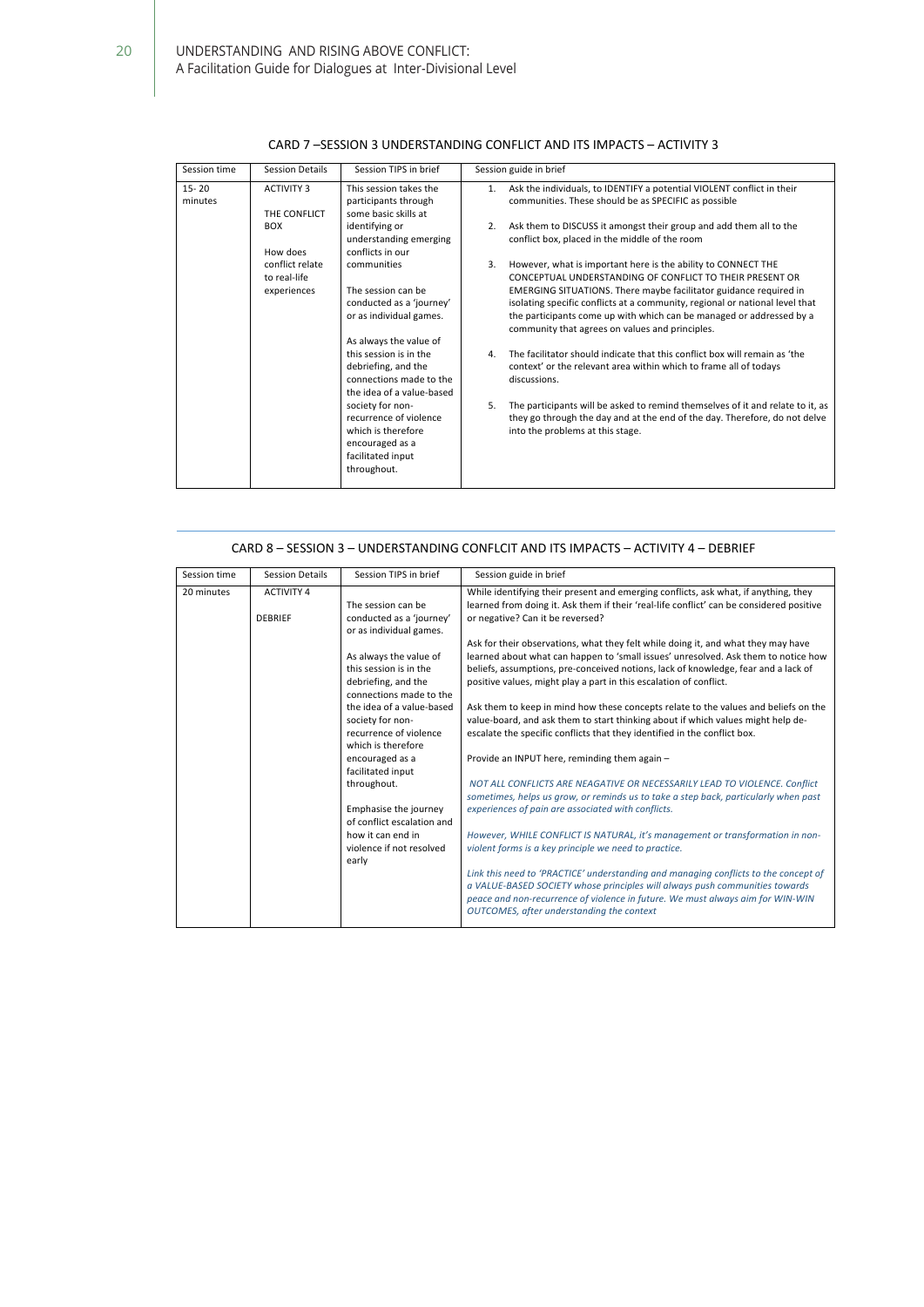| Session time | <b>Session Details</b>                                                                        | Session TIPS in brief                                                                                                                                                                                             | Session guide in brief                                                                                                                                                                                                                                                                                                                                                                                                                                                                                                     |
|--------------|-----------------------------------------------------------------------------------------------|-------------------------------------------------------------------------------------------------------------------------------------------------------------------------------------------------------------------|----------------------------------------------------------------------------------------------------------------------------------------------------------------------------------------------------------------------------------------------------------------------------------------------------------------------------------------------------------------------------------------------------------------------------------------------------------------------------------------------------------------------------|
| 45 minutes   | <b>ACTIVITY 1</b><br><b>TUCKS AND</b>                                                         | Do change the names of<br>the two factions, if you<br>feel it is more culturally                                                                                                                                  | Divide participants into two groups, the Tucks and the Tooks. Explain that the<br>groups represent people from two DIFFERENT CULTURES, even though they live in<br>close proximity.                                                                                                                                                                                                                                                                                                                                        |
|              | <b>TOOKS</b><br>Game of<br>negotiation,<br>understanding<br>needs of others<br>and working to | suitable to do so.<br>This session is about<br>learning about elements<br>of real issues, without<br>actually dealing with real<br>issues.                                                                        | Explain to participants that the Tucks and Tooks will meet at the marketplace to<br>trade goods. However, they have DIFFERENT NEEDS and CUSTOMS/PRACTICES.<br>Tell participants that it is important they do not share information about their<br>customs with the other group before they meet. Review the customs with each<br>group individually. Some questions to help guide this process include the following:                                                                                                      |
|              | remove<br>challenges<br>These games<br>are only tools<br>for learning                         | You may have a bell or<br>whistle as market boss<br>Keep in mind, that within<br>the limited time, real<br>issues cannot be<br>effectively dealt with or<br>resolved. The facilitator                             | What colour or shape do you want to trade for? Who will talk at the<br>market? Everyone or only a few representatives? How should you greet<br>the other group?<br>When groups have finished developing their plans, bring them back together. You<br>will act as the market supervisor and are responsible for presenting the market rules<br>and handling any conflicts that may arise. If the groups disengage from conversation,<br>close the market. (You may have a bell or a whistle to indicate market opening and |
|              |                                                                                               | should not give the<br>impression that real life<br>conflict is easy to resolve<br>or simple. Nor should<br>the participants feel<br>frustrated that the<br>session is not trying to<br>'resolve' their conflict. | closing).<br>Each time the market closes, the groups go back to their corners as discuss - How<br>can they OVERCOME whatever CHALLENGE they encountered? They go back when<br>the market opens and repeats the process of 'UNDERSTANDING' the CONTEXT.                                                                                                                                                                                                                                                                     |

#### CARD 9 - SESSION 4 - TRANSCENDING CONFLICT BY MAKING CHANGES - ACTIVITY 1

#### CARD 9 - CONTINUED...

| While the groups go back and review their strategies based on what they observed in the first few negotiations,<br><b>ACTIVITY 1</b><br>45 minutes<br>make an intervention if necessary. Some questions to help this process are:<br><b>TUCKS AND</b><br>What BARRIERS are preventing trading from occurring between the Tucks and Tooks? Is there                                                                                                                                                                                                                                                                                                                                                                                                                                                                                                                                                                                                                                                                                                                                                                                                                                                                                                                                                                                                                                                                                                                                                                                                                                                                                                                    | Session time | <b>Session Details</b> | Session guide in brief                                                                     |  |
|-----------------------------------------------------------------------------------------------------------------------------------------------------------------------------------------------------------------------------------------------------------------------------------------------------------------------------------------------------------------------------------------------------------------------------------------------------------------------------------------------------------------------------------------------------------------------------------------------------------------------------------------------------------------------------------------------------------------------------------------------------------------------------------------------------------------------------------------------------------------------------------------------------------------------------------------------------------------------------------------------------------------------------------------------------------------------------------------------------------------------------------------------------------------------------------------------------------------------------------------------------------------------------------------------------------------------------------------------------------------------------------------------------------------------------------------------------------------------------------------------------------------------------------------------------------------------------------------------------------------------------------------------------------------------|--------------|------------------------|--------------------------------------------------------------------------------------------|--|
| these obstacles or develop new ways to COMMUNICATE? Is it helpful to UNDERSTAND what they<br>Game of<br>seem to be NEEDING and what you need?<br>negotiation,<br>understanding<br>The market reopens and trading resumes. The facilitator ends the game based on time. Tell groups to reveal<br>needs of others<br>their "hand etiquette" and what they had decided they were going to trade or needed. Ask the groups to share<br>and working to<br>how they re-strategised.<br>remove<br>challenges<br>Highlight that this exercise was about a few key elements of problem solving. Unpack the following key take-<br>away through plenary discussion<br>These games<br>the challenges in PERCEPTION (how various parties see the same situation based on their own pre-<br>٠<br>are only tools<br>conceived notions);<br>for learning<br>how MISUNDERSTANDING can lead to breakdown in groups' communications and being able to<br>٠<br>negotiate a settlement;<br>how COMMUNICATION is crucial and that this game involved listening to each other;<br>$\bullet$<br>how COORDINATION AND COLLABORATION is necessary to achieve common goals;<br>$\bullet$<br>how entrenched positions can be better understood if you ANALYSE what the OTHERS' NEEDS might<br>$\bullet$<br>be and what your needs are;<br>how in each situation there is a way to WIN-WIN.<br>$\bullet$<br>RESPECTING the other – traditions, needs, customs is key to understanding the other, in order to find<br>$\bullet$<br>a solution that words best<br>OPPOSING POSTITIONS can be destructive, but if you focus on INTERESTS of people, then there is<br>٠<br>always room to WORK IT OUT |              | <b>TOOKS</b>           | something that the other group has done/is doing to OFFEND your group? Can you work around |  |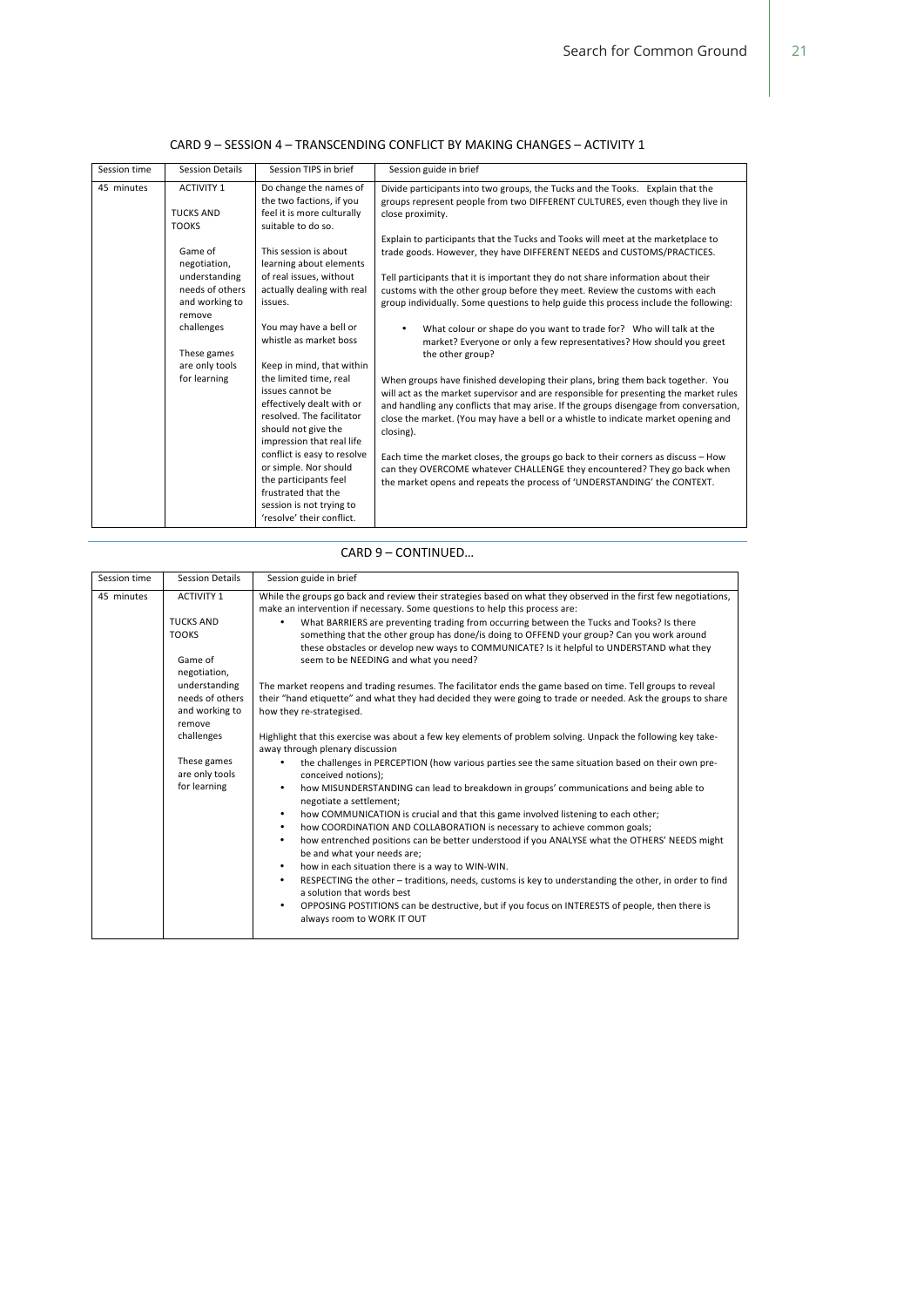| Session time | <b>Session Details</b>                                     | Session TIPS in brief                                                                                                                                                                                                                                                                                                                                                                                                                                                                                                                                                                                            | Session guide in brief                                                                                                                                                                                                                                                                                                                                                                                                                                                                                                                                                                                                                                                                                                                                                                                                                                                                                                                                                                                                                                                                                                                                                                                                                                                                                                                                                                                                                            |
|--------------|------------------------------------------------------------|------------------------------------------------------------------------------------------------------------------------------------------------------------------------------------------------------------------------------------------------------------------------------------------------------------------------------------------------------------------------------------------------------------------------------------------------------------------------------------------------------------------------------------------------------------------------------------------------------------------|---------------------------------------------------------------------------------------------------------------------------------------------------------------------------------------------------------------------------------------------------------------------------------------------------------------------------------------------------------------------------------------------------------------------------------------------------------------------------------------------------------------------------------------------------------------------------------------------------------------------------------------------------------------------------------------------------------------------------------------------------------------------------------------------------------------------------------------------------------------------------------------------------------------------------------------------------------------------------------------------------------------------------------------------------------------------------------------------------------------------------------------------------------------------------------------------------------------------------------------------------------------------------------------------------------------------------------------------------------------------------------------------------------------------------------------------------|
| 45 minutes   | <b>ACTIVITY 2</b><br>LINKING TO THE<br><b>CONFLICT BOX</b> | Keep in mind, that within<br>the limited time, real<br>issues cannot be<br>effectively dealt with or<br>resolved. The facilitator<br>should not give the<br>impression that real life<br>conflict is easy to resolve<br>or simple. Nor should<br>the participants feel<br>frustrated that the<br>session is not trying to<br>'resolve' their conflict.<br>It is important to clarify<br>that we are not trying to<br>resolve their local<br>conflicts. We are simply<br>providing a way to 'look'<br>at conflict differently,<br>and providing a new<br>perspective only.<br>THERE IS NO PLENARY<br>PRESENTATION | Ask the original groups to re-form (by village) rather than the 'value-bingo' groups.<br>Ask the group to pick one or two examples from the conflict box that were from<br>their own group.<br>The groups should discuss these present or emerging issues reflecting on the skills<br>and ideas that were shared during the day's engagement. Emphasise, that there is<br>no need to 'solve' anything here, simply reflection.<br>The groups can reflect using the following questions:<br>is this conflict a positive or negative conflict?<br>$\bullet$<br>What words would you use to describe this issue (anger, violence, war,<br>٠<br>disagreement, argument, misunderstanding etc.)<br>$\bullet$<br>Where is this issue on the 'staircase' of escalation and are the dangers that<br>we see currently in this situation that might get worse, or erupt in<br>violence?<br>who is involved in this issue (stakeholders)?<br>$\bullet$<br>what does each party (including 'us') want and what does each party<br>need?<br>What negative of positive perceptions, misunderstandings or prejudices do<br>we have in relation to this situation?<br>What would be a win-win situation?<br>$\bullet$<br>Can we coordinate and collaborate to achieve both our needs? Can we or<br>$\bullet$<br>they give up something without entirely losing out?<br>Can we communicate better? Can we adjust the way we interact or<br>$\bullet$<br>negotiate? |

CARD 10 - TRANCSENDING CONFLICTS BY MAKING CHANGES - ACTIVITY 2

#### CARD 11 - SESSION 4 - TRANSCENDING CONFLICTS, BY MAKING CHANGES - ACTIVITY 3

| Session time | <b>Session Details</b> | Session TIPS in brief                                                                                                                                                             | Session guide in brief                                                                                                                                                                                                                                                                                                                                                                                                                                                                                             |
|--------------|------------------------|-----------------------------------------------------------------------------------------------------------------------------------------------------------------------------------|--------------------------------------------------------------------------------------------------------------------------------------------------------------------------------------------------------------------------------------------------------------------------------------------------------------------------------------------------------------------------------------------------------------------------------------------------------------------------------------------------------------------|
| 20 minutes   | <b>ACTIVITY 3</b>      | It is important to clarify                                                                                                                                                        | Remember the VALUES?                                                                                                                                                                                                                                                                                                                                                                                                                                                                                               |
|              | <b>DEBRIEF</b>         | that we are not trying to<br>resolve their local<br>conflicts. We are simply<br>providing a way to 'look'<br>at conflict differently,<br>and providing a new<br>perspective only. | The facilitator can remind them again of the values identified in phase 1 and shared<br>as a commitment/reminder today. THESE VALUES should form the basis for any<br>engagement.<br>READ OUT the RELEVANT VALUES as applicable to their problem – such as respect,<br>compassion, empathy, understanding, honouring rule of law, respecting religion or<br>cultural difference, tolerance, belief in non-violence, patience, belief in equality,<br>kindness, unity, respect for diversity, open-heartedness etc. |
|              |                        |                                                                                                                                                                                   | Ask the participants -<br>What was difficult or easy? Why? What did we learn?                                                                                                                                                                                                                                                                                                                                                                                                                                      |
|              |                        |                                                                                                                                                                                   | Ask the group for any observations on how it related to the word conflict;                                                                                                                                                                                                                                                                                                                                                                                                                                         |
|              |                        |                                                                                                                                                                                   | Ask if there are any new insights into the original word 'conflict' that they gained<br>through this exercise;                                                                                                                                                                                                                                                                                                                                                                                                     |
|              |                        |                                                                                                                                                                                   | Ask how they felt about doing the sessions today? What lessons can we learn from<br>our past for our future, and how can we pass on these ideas to our children in<br>future?                                                                                                                                                                                                                                                                                                                                      |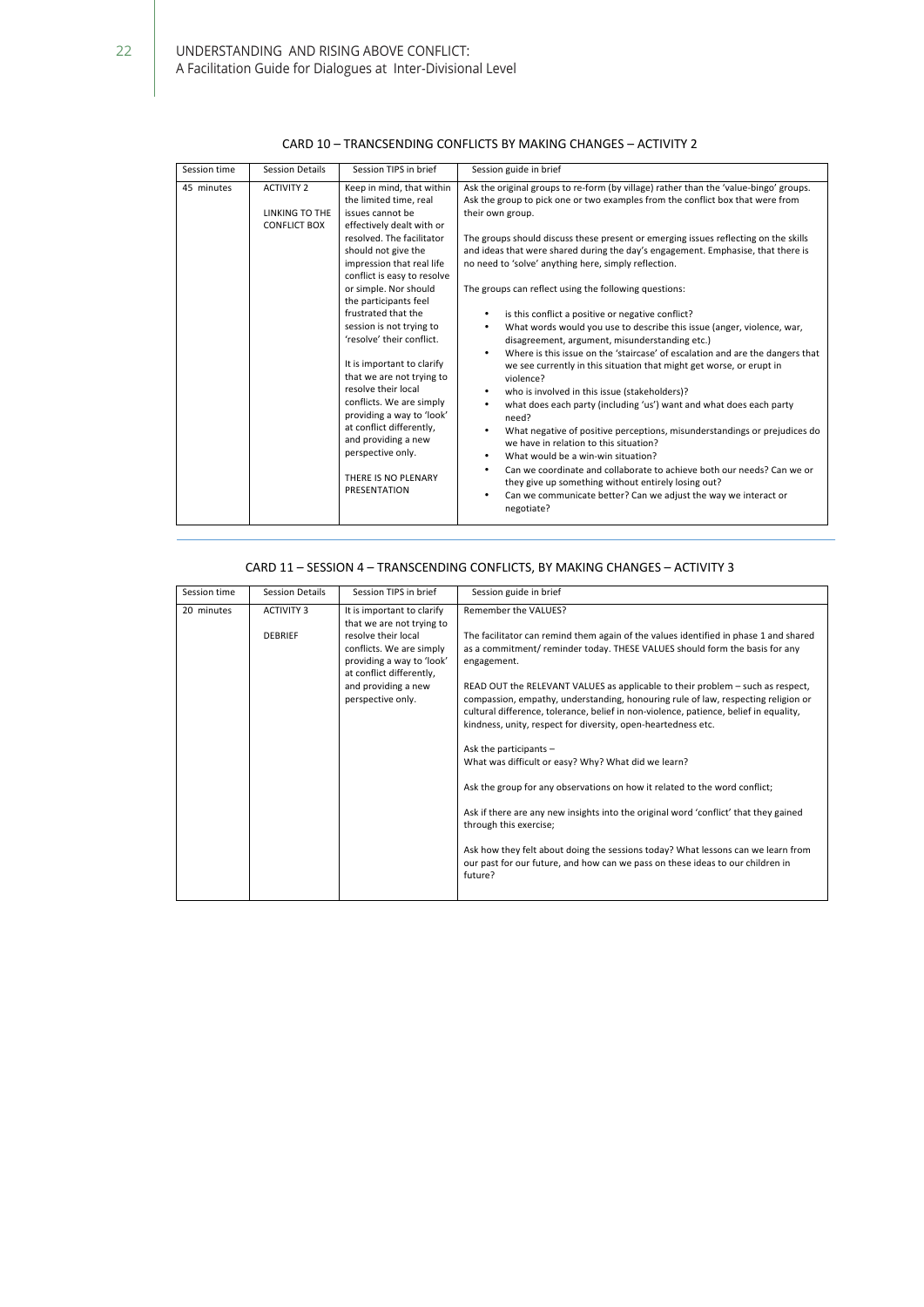| Session time | <b>Session Details</b>              | Session TIPS in brief                                                                                                                              | Session guide in brief                                                                                                                                                                                                                                                                                                                                                          |
|--------------|-------------------------------------|----------------------------------------------------------------------------------------------------------------------------------------------------|---------------------------------------------------------------------------------------------------------------------------------------------------------------------------------------------------------------------------------------------------------------------------------------------------------------------------------------------------------------------------------|
| 30 minutes   | DAY'S DEBRIEF<br><b>AND SUMMARY</b> | There will be a work-<br>book provided. Ask the<br>participants to fill it out                                                                     | The participants will also be given a HAND-OUT, that each of them can fill in what<br>they learned that can be taken home with them as they debrief (see below).                                                                                                                                                                                                                |
|              |                                     | as you discuss the day's<br>proceedings.                                                                                                           | In some of these will be ACTION-ORIENTED COMMITMENTS should be encouraged.<br>Run through the hand out, and fill it out together.                                                                                                                                                                                                                                               |
|              |                                     | This is the most<br>important session of the<br>day to connect the                                                                                 | Invite the Participants to share these lessons with their communities, with the help<br>of the partners if need be.                                                                                                                                                                                                                                                             |
|              |                                     | following:<br>Conflict is not always                                                                                                               | Ask the participants to let the partners know if they would like to participate in the<br>next phase of the process, which will be an exchange visit to another district. Ask the<br>participants to take their commitment note with them.                                                                                                                                      |
|              |                                     | bad, conflict is natural,<br>transforming conflict<br>effectively is key to                                                                        | Thank everyone for their time, and end the day.                                                                                                                                                                                                                                                                                                                                 |
|              |                                     | preventing violence, a<br>value-based society with                                                                                                 | Feedback game, to be given by partner for group feedback.                                                                                                                                                                                                                                                                                                                       |
|              |                                     | the ability to perceive<br>context, understand the<br>others' needs and<br>attempt to negotiate<br>simple conflicts before<br>they get out of hand | The partner will give their vote of thanks and allow for the community to express<br>themselves here through a ritual, religious rite or song if the community wishes to<br>do so. Some participants may want to close the day with a religious chant or cultural<br>song or a minute of silence as is customary in the region. Attempt at all times, to<br>keep things SECULAR |
|              |                                     |                                                                                                                                                    |                                                                                                                                                                                                                                                                                                                                                                                 |

CARD 12 - SESSION 5 - WRAPPING UP THE DAY - DEBRIEF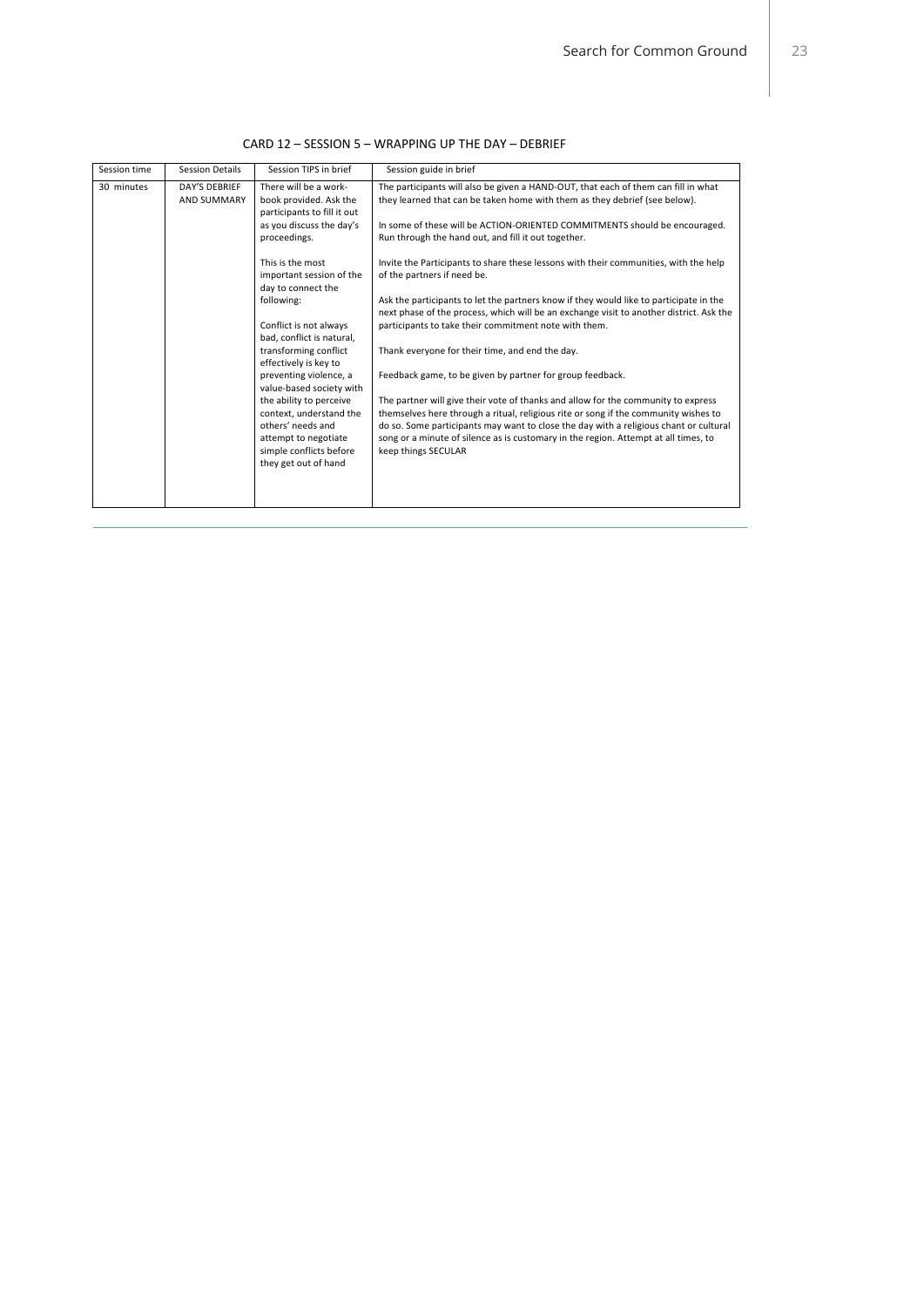UNDERSTANDING AND RISING ABOVE CONFLICT: A Facilitation Guide for Dialogues at Inter-Divisional Level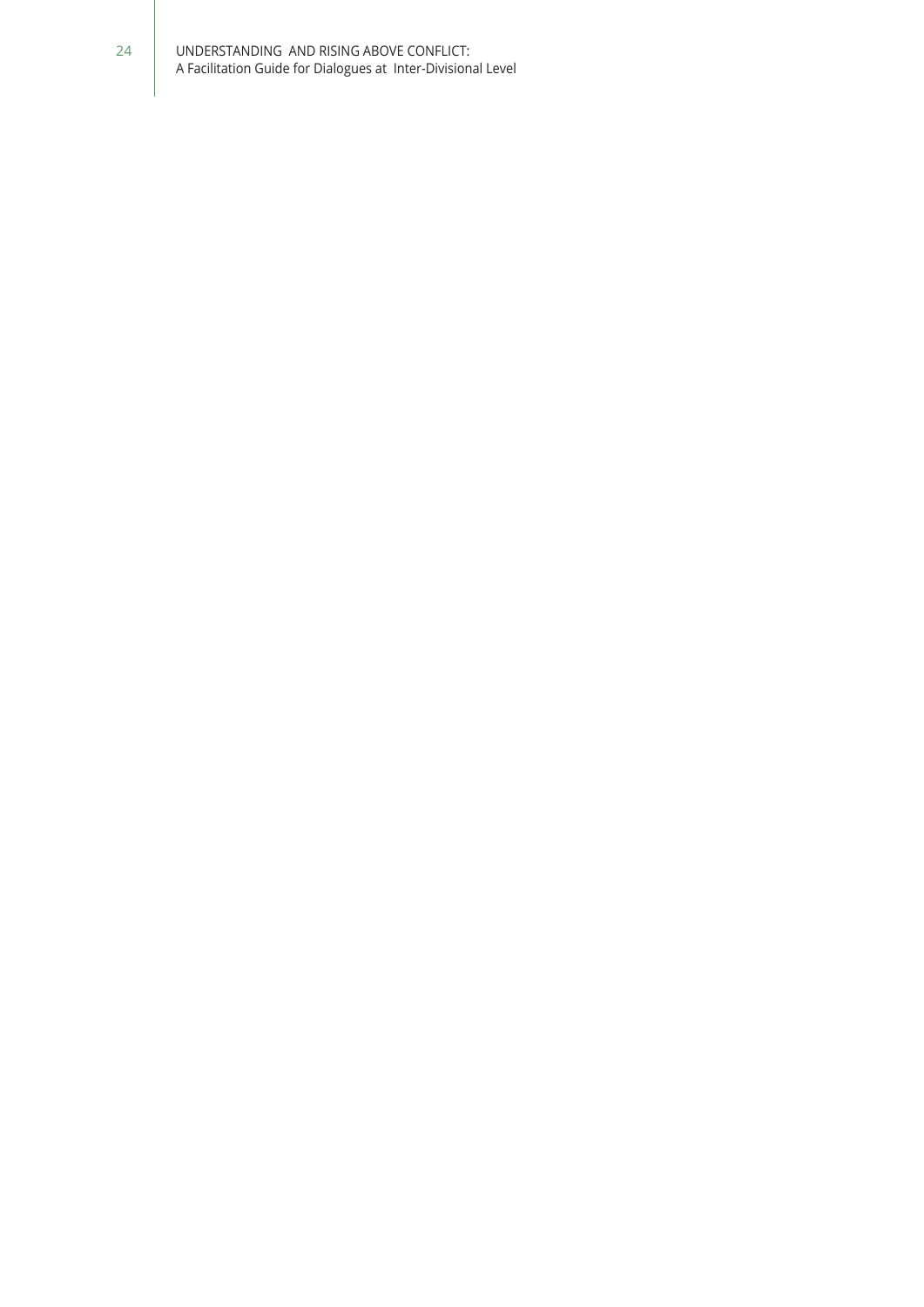#### **About the authors –**

Radhika Hettiarachchi is a researcher, curator and development practitioner. She is primarily engaged in the field of peacebuilding with expertise in memorialisation and oral history, as well as the arts as a means of creating space for civil society discourse on issues of gender, security, memory justice and reconciliation. She read English and Communications Theory at York University, Canada, and holds a Masters in Development Management from the London School of Economics and Political Science, U.K.

Nilakshi De Silva is a researcher on poverty and development related issues, with a particular interest in monitoring and evaluation. She holds a Masters in Policy Analysis from the Woodrow Wilson School of Public and International Affairs, Princeton University, USA.

Marisa Fernando has been working in the development field for over 20 years with a focus on community development and peace building. She is currently the Search Head of Programs at Search for Common Ground Sri Lanka with overall responsibility to ensure effectiveness and quality of all programming. She has a MA (Econ) Economics and Management of Rural Development, from the University of Manchester, UK, and a Post Graduate Diploma in Conflict Resolution and Security Studies, from the University of Bradford, UK

#### **Acknowledgements –**

Acknowledging the feedback and support of – Amilanath Wickramaratna and Imran Nafeer;

Nawaz Mohammed, Mohammed Sadath Mohammed Ismail from Search for Common Ground Sri Lanka;

Thillayamma Kumarasooriyan and Subramaniyam Nageshwaran from Akkraipattu Women's Development Foundation in Ampara; Jabanathan Dalima and Maithreyee Rajasingham from Viluthu Centre for Human Resources Development in Mannar; and Chaminda Jayasekera, Namal Dharshana Herath and Wijayananda Kadurupokuna from Prathiba Media Network in Matara.

#### **About the project –**

The Community Memorialisation Project is a joint project of Search for Common Ground and The Herstories Project along with district partners - Viluthu Centre for Human Resource Development in Mannar, Prathiba Media Network in Matara and Women Development Foundation in Ampara.

- The project capture individual and shared community narratives in order to prioritise and strengthen community owned memorialisation. Its primary objective is to facilitate an environment that acknowledges and preserves multiple histories, while encouraging empathy through inter-generational transfer and inter-regional sharing of memory to support peace and reconciliation in Sri Lanka.
- • Building on individual stories the project team works with the communities to share their stories and facilitate dialogue within their communities about why memorialisation is needed, why multiple narratives should co-exist, and how we remember, at the divisional level and between the participating districts. The process focuses on empathetic listening and acknowledgement.
- $\bm{\cdot}$  There is clearly a need for wider public engagement. This is based on web-based and social media based platforms to add, debate and engage with the stories as well as on questions of memorialisation. With the participants' permission, the project will share these life stories through a traveling exhibition, an online archive, and a physical archive at the national level, similar to its predecessor - the Herstories Project.
- The project will contribute to discourse and practice, through regular learning circles, sharing of practice notes, new processes of monitoring and evaluation tools devised for this project and recommendations for a memory policy, based on views and needs at a village or district level.

While the project will have a cathartic and empathetic impact on the participants sharing their life stories at an individual level, it will also facilitate their voices and needs to be heard, through its wide dissemination. The success of the project will be in attitudinal changes – about the need to hear and acknowledge the many personal truths that exist. At a wider level, it will contribute to how Sri Lankans memorialise and historicise our past, and to making processes of justice, truth and reconciliation inclusive.